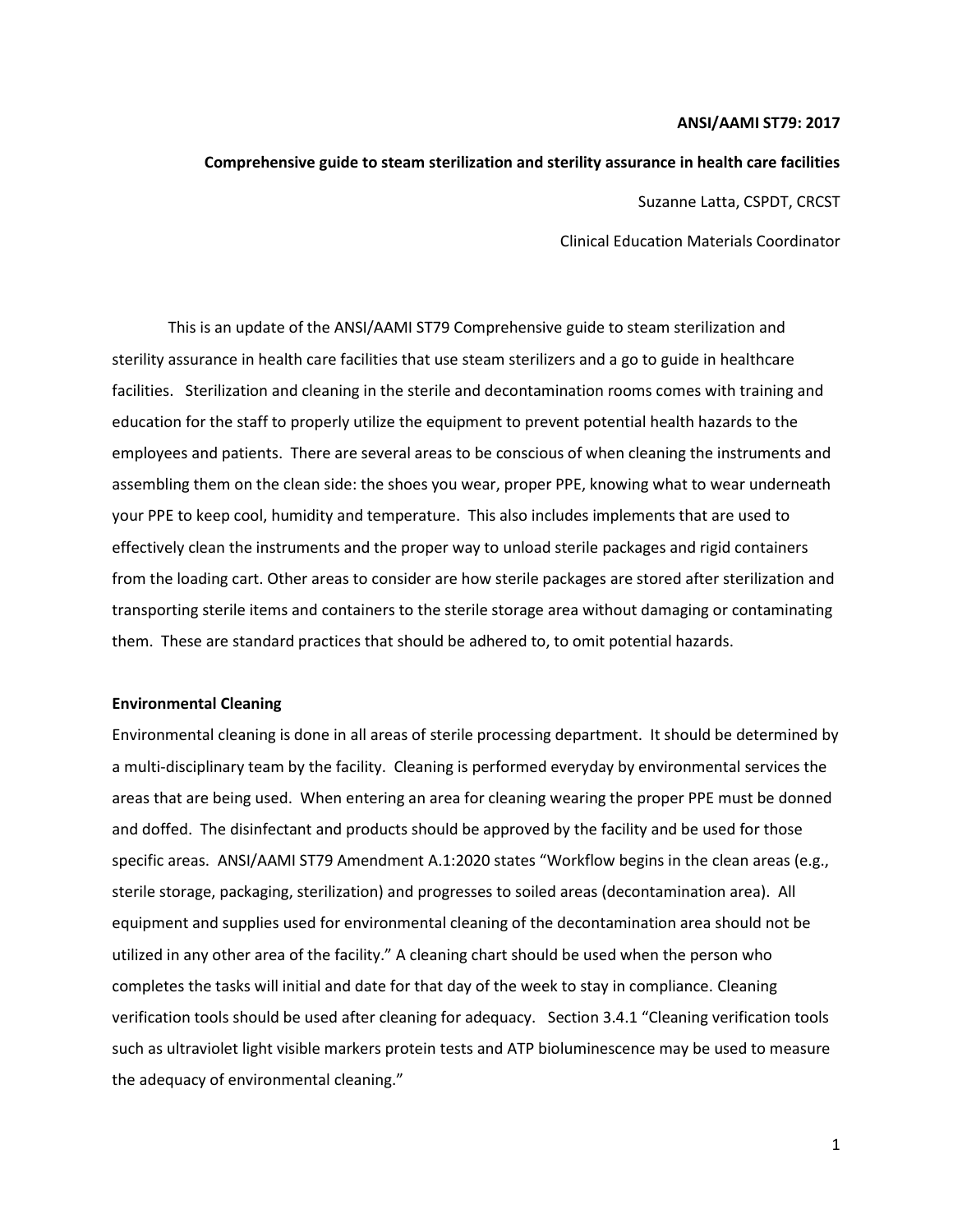Healthmark offers several products to help with cleaning verification in areas for environmental cleaning:

● **TX59 Ultra Microdenier Wipes – (SSW-001, XX6700)** This design increases wiping efficiency to the point that these wipes have the demonstrated ability to capture and remove microbial contamination (98% bacterial contamination reduction demonstrated.



● **Ultraviolet Indicator- (UVI-001)-** To indicate exposure to UV-C Light



## **Decontamination**

While working in the decontamination room, stay cool and dry as much as possible. Temperature and humidity rises' as you are working with no air circulation throughout the decontamination room with a heavy workload, so there should be short periods of work with rest periods in between. Healthmark has designed cool aids to provide more comfortability while working in the decontamination room. Some examples include wearing cooling devices such as a bandana to keep the forehead cool or skull cap or towel around the neck to stay dry and not overheated. When donning PPE, gloves are just as important, so your hands do not encounter contaminated water and instruments. Section 4.5.2 *Decontamination area/room* states, "Utility gloves that are fitted at the wrist, prevent contact of the wearer's skin with contaminated water, and have cuffs that extend beyond the cuff of the gown." This will prevent contaminated water from reaching underneath the gloves and encountering the skin.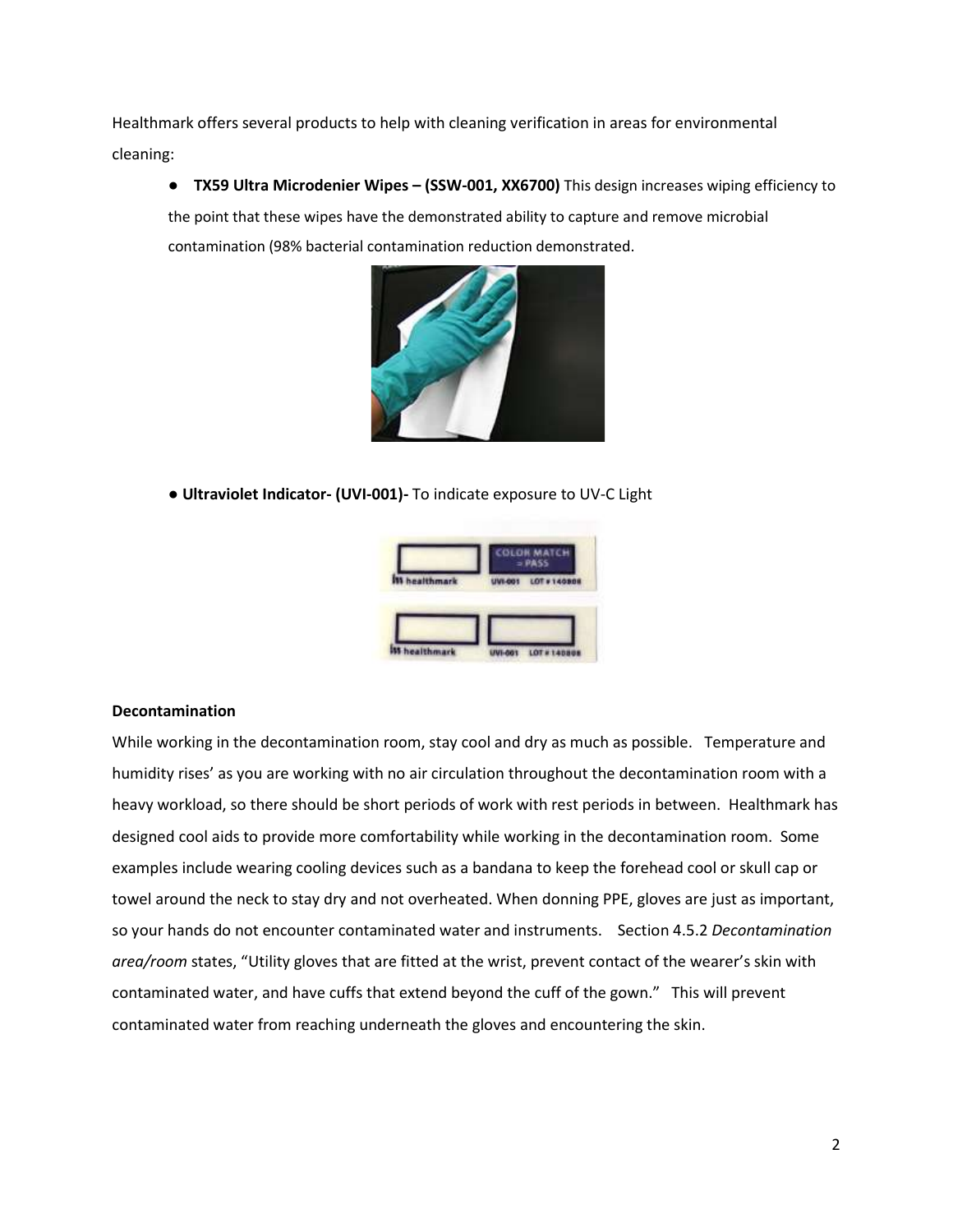Healthmark offers several different types of decontamination gloves to help protect against contaminating the skin:

● **The Sleeve Glove** that reaches 12 inches in length and over-all 28 inches reaching to the upper arm.



● **The Chemotherapy Rated Glove** is thick and tough enough to use in decontamination room.



A face shield is another important factor in PPE. It blocks splash up from the water in the sink and protects the entire face and neck from encountering contaminated water and reduces the "risk of eye injury from hazardous chemicals agents." (Section 4.5.2)

Healthmark offer:

● **Face Shield (SHL-001, SHL-001-10)** – Added protection from splashing.

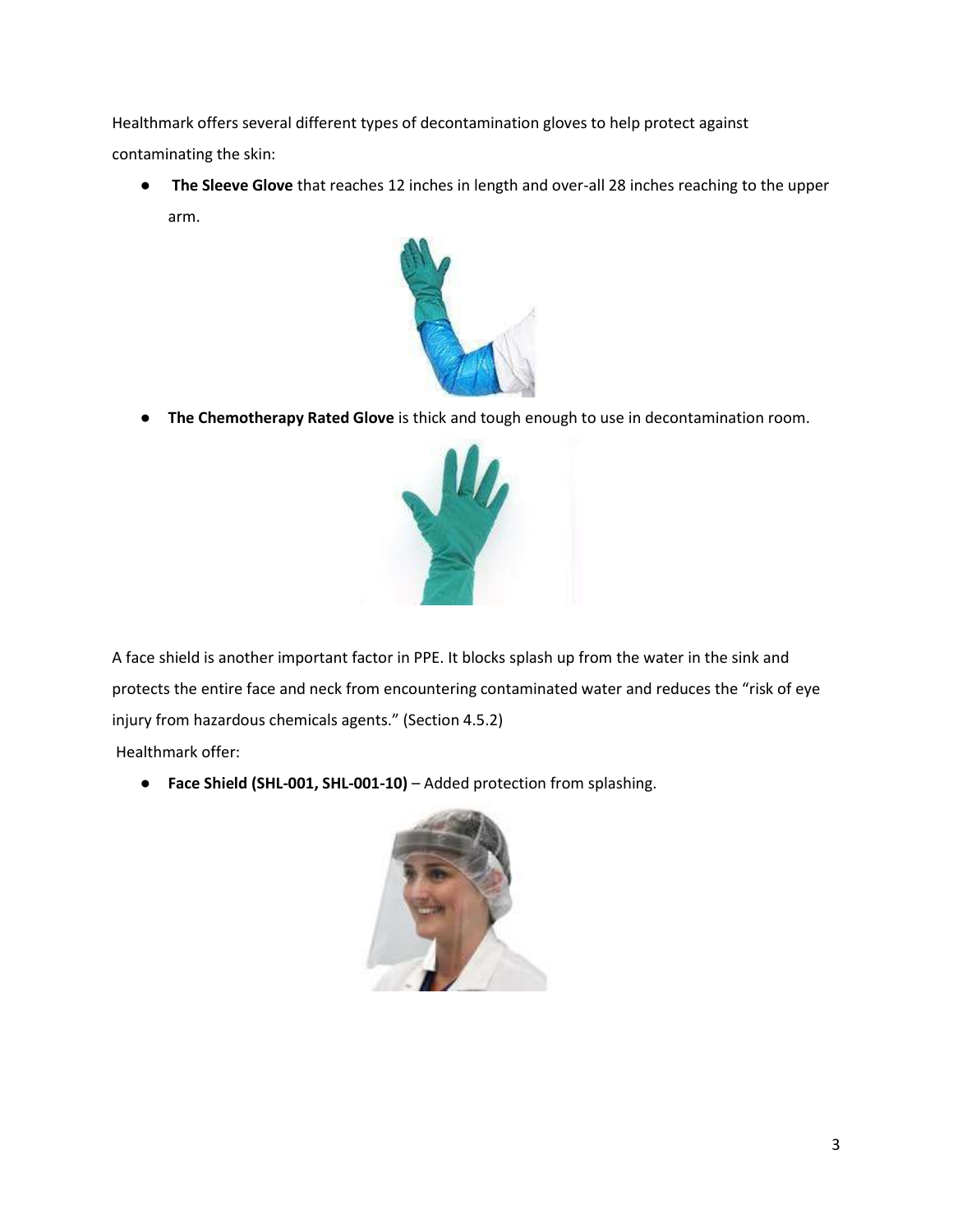• **Face Shield with Drape (SHL-002)-** Added protection from splashing. The drape adds a 12inch fluid barrier that extends below the standard face shield and tucks inside a protective garment.



• **Decontamination Gown (MN110 SMMD, MN110 LGXL, MN110 2X3X, MN100 4X)-** To help protect the wearer from contamination when working in a decontamination area.



Shoes worn in the decontamination room should be clean with a closed toe and closed heel to protect the feet from contaminated water and prevent injury to the feet if items are dropped. Also, it is important to keep your legs from muscle fatigue, wear compression socks to help wick moisture and increase circulation in the lower legs and feet while standing for long periods of time in decontam. Healthmark offers different types of compression socks to help with muscle fatigue in the lower legs and feet in four styles: Below Ankle, Ankle, Mid-Calf and Knee High.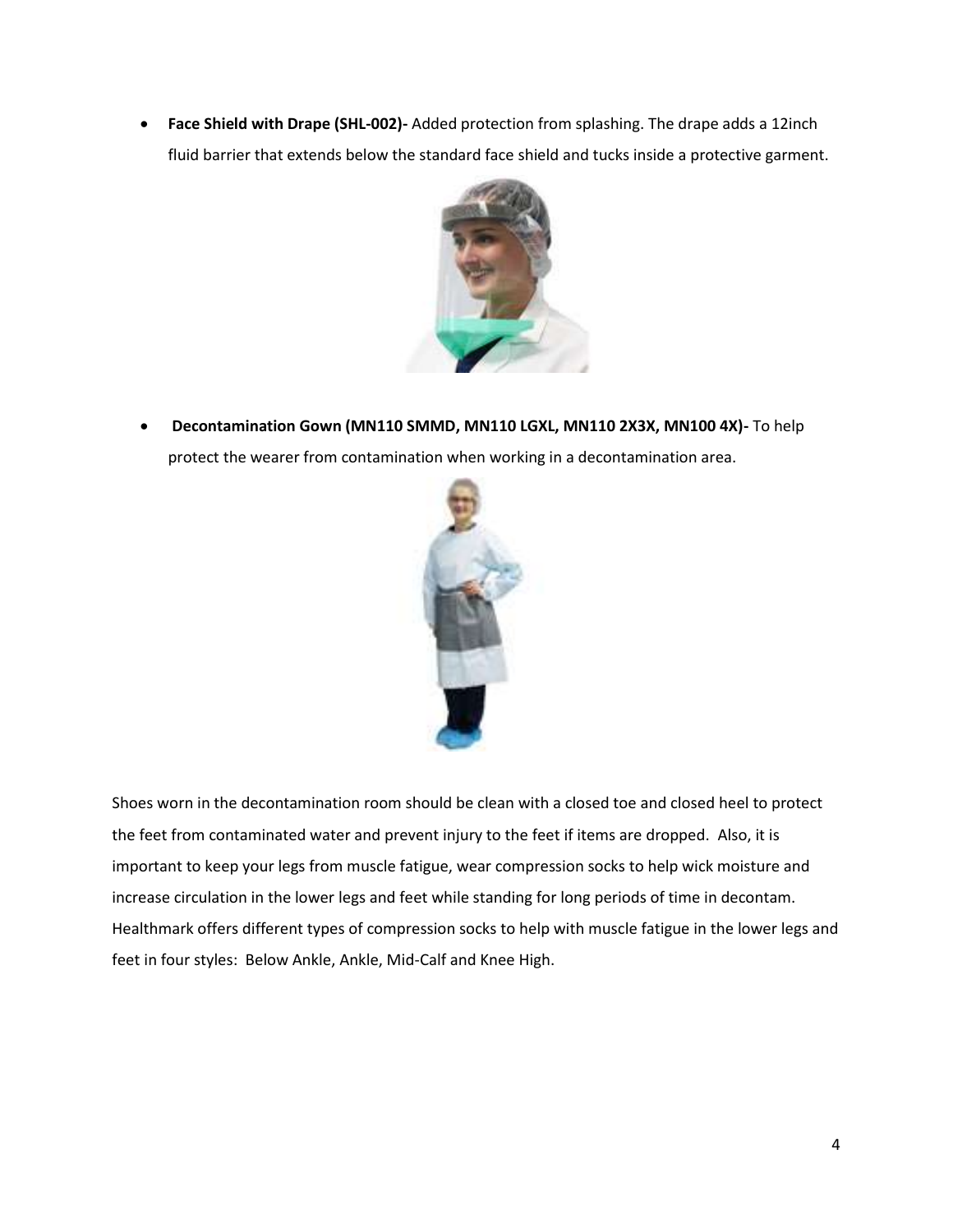● **Swanky Athletic Socks (94737-M, 94699-M) ● Compression Socks**





#### **Handling and Collection of Contaminated Items**

Single-use items are separated from reusable items prior to being delivered to the decontam room. Reusable items that are contaminated are placed in a bin with a lid and a red biohazard sticker to identify that it is dirty. Section 6.2 *Separation of waste and reusable items at point of use* states, "Contaminated reusable items should be contained: in such a way that the contents of the container are readily identifiable as contaminated by everyone who subsequently handles the items." Healthmark offer:

● **SST- 2315** - contains a base tray and is large enough to hold a complete set of instruments. It has a snap down lid and mold -in gasket to provide a near watertight seal.



● **SST-2136 GSK -** is a full-size system which is ideal retrieval for O.R., O.B. instruments and highvolume E.R.s.

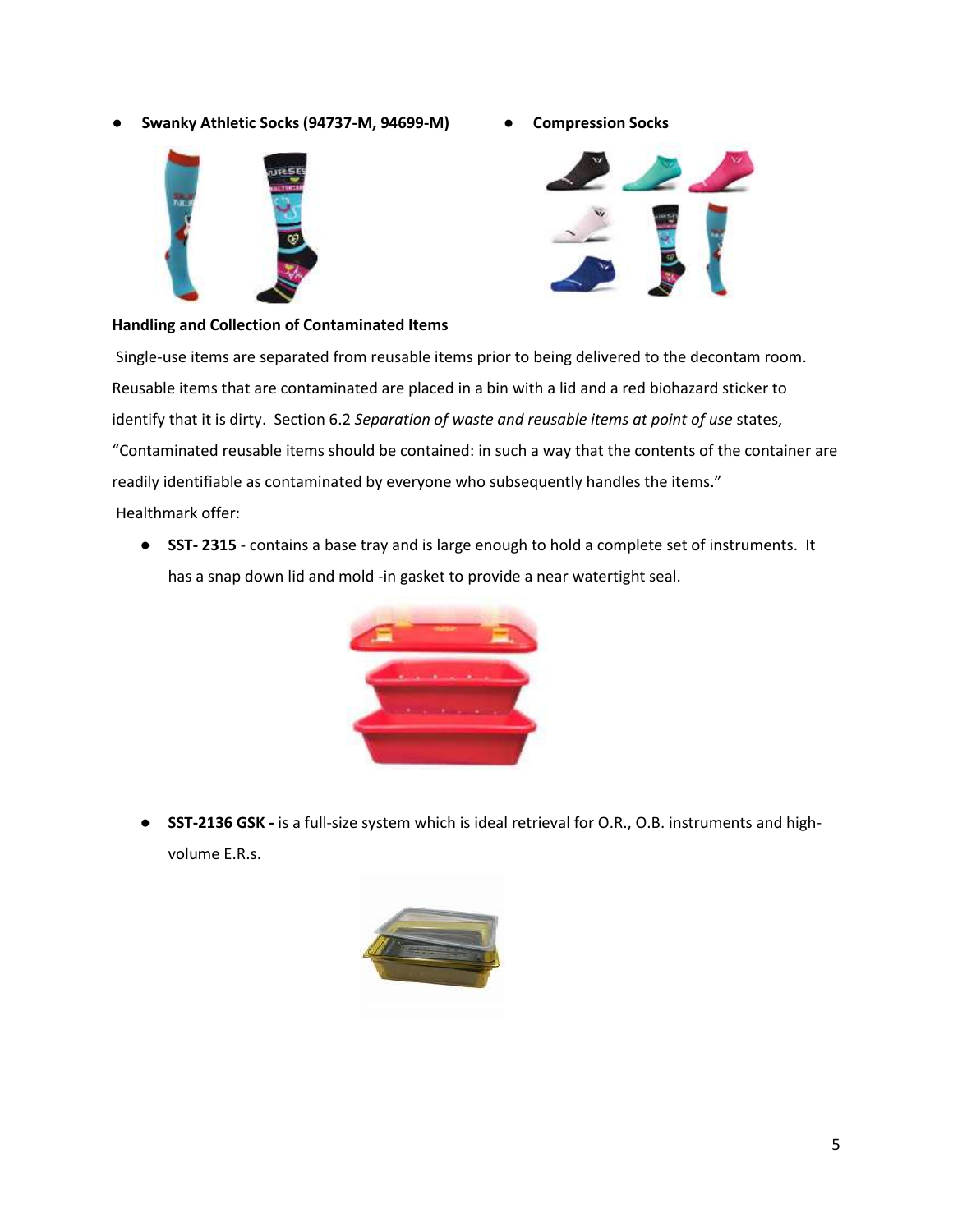● **SST-283 -** is a midsize system for minor procedures including retrieval for O.R. and O.B. sets. Steristrainer is autoclavable as well and latches are optional.



Presoaking instruments prior to being cleaned should have a moist towel covering the instruments or place objects or instrument sets in a moist pack to avoid drying of tissue and gross soil from drying on the object until it reaches the decontamination room for reprocessing.

Section 6.3.5 Prevention of instrument damage talks about keeping instruments moist such as placing items inside a package designed to maintain humid conditions.

Healthmark offers:

● **Humipak (HPSS2035, HPSS4243, HPSS4267, HPSS6577)** - has a highly absorbent material placed in between two layers of waterproof film that keeps the items moist until they are ready to be reprocessed.



## **Brushes**

The implements used in the decontamination room are just as important when cleaning instruments. Using the correct size brushes on medical devices will ensure adequate cleaning the first time; this will eliminate re-cleaning if found to be dirty on the clean side and will also eliminate possible contamination of other instruments. It is important to read the manufacturer's IFU to determine which size brush(s) is used for that device. In section 7.6.4.2 *Manual Cleaning* states, "Clean lumened devices with a brush of the recommended type, size (diameter and length), and bristle type." Also, "If the device manufacturer specifies a specific brush or cleaning implement, the brush or an equivalent should be used." In addition, some devices can use reusable brushes and others require single-use brushes. A reusable brush should be checked and cleaned every time it is put through a lumened device or other devices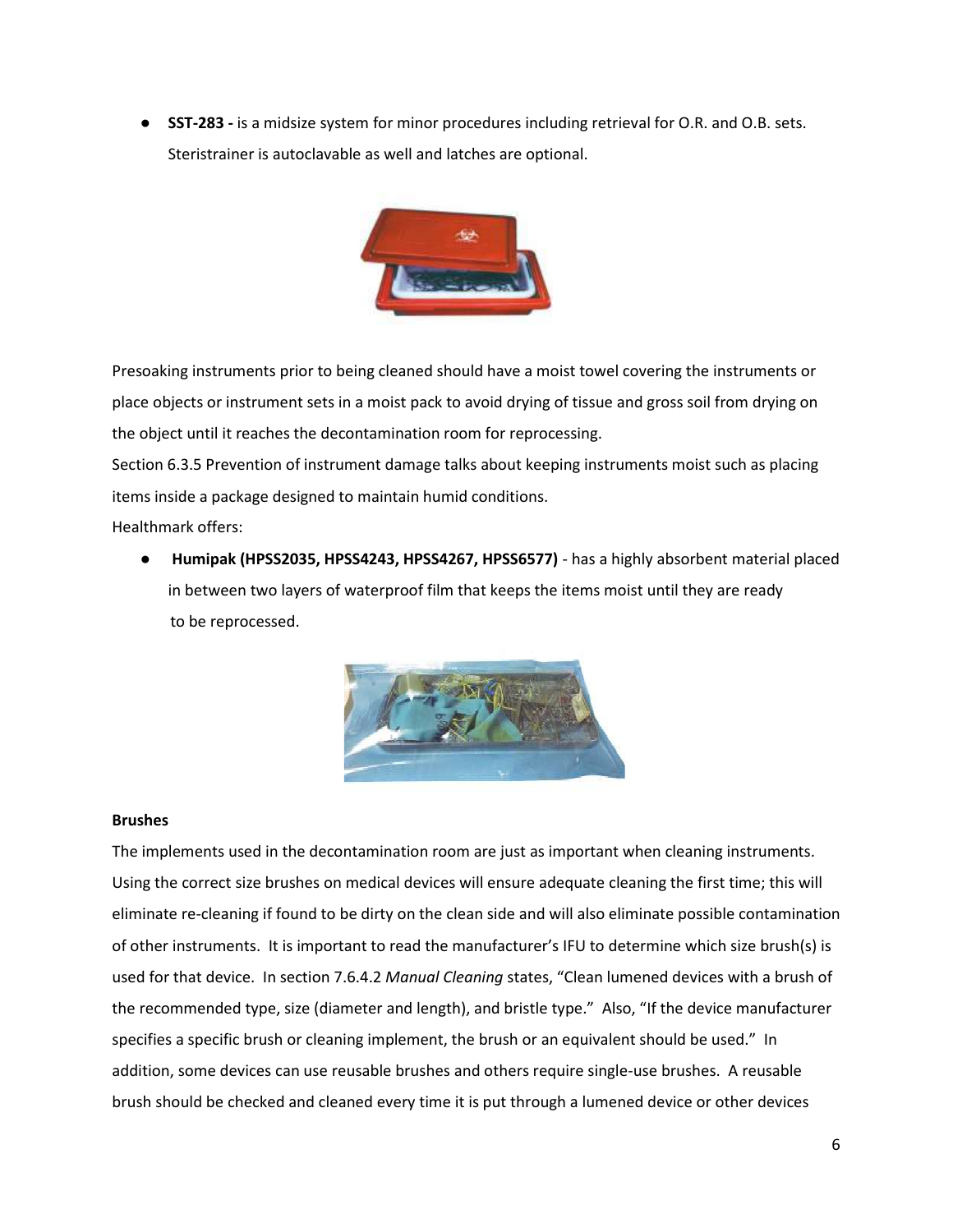before it is pulled back out of the device. Throw the brush away if it is damaged, bristles are bent or will not come clean. Using the flush brush technique, flush the device with water and brush to push gross soil through and continue to do so until instrument is clean. Healthmark offers reusable brushes such as:

● **Toothbrush Style Brushes**



● **LTA Brushes**



● **Tube Brushes -** for Cleaning Lumens



● **Brush Storage Rack (BR001)** - To hold the reusable brushes for future use.

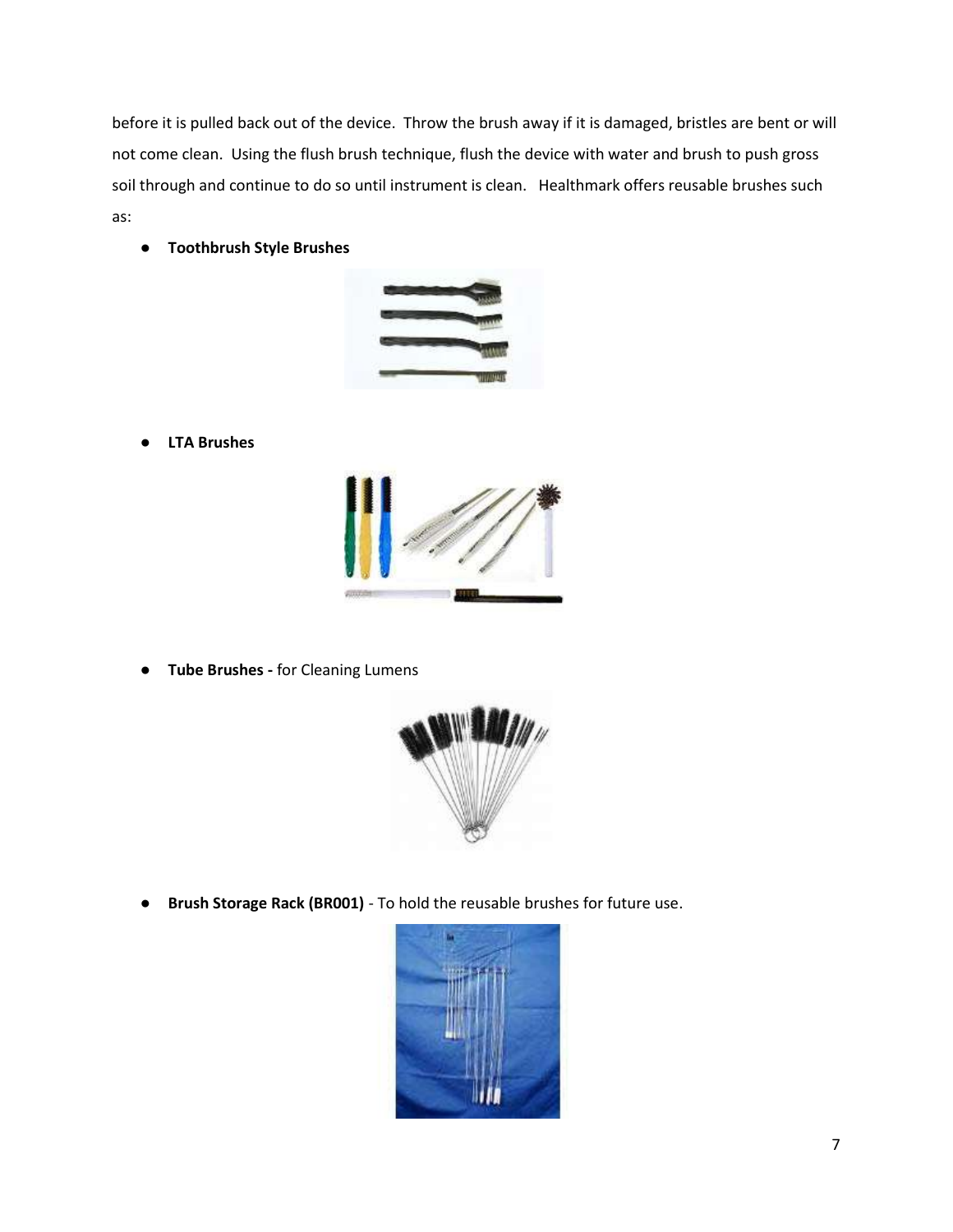- **Brush Soaking Tray (BRS03)** To emerge brushes in cleaning solution for in between uses.
- **Flexistem Brushes**



Single-use brushes are meant for one time use only for certain medical devices such as endoscopes; they are inserted into the channels one time and discarded after use. Whereas, in section 7.4.1 *Decontamination, General consideration for all devices and utensils* states, "Reusable brushes should be cleaned after each use, disinfected or sterilized at least once a day." Brushes should not be used on the clean side to clean instruments. If a medical device is found dirty during inspection on the assembly side, it must be sent back to the dirty side to be re-cleaned.

#### **Cleaning Agents**

Not only are brushes one of the integral factors to cleaning, but cleaning agents are also an important factor in cleaning instruments and medical devices in the decontamination room. Dependent upon how much water is filled in the sink, it is necessary to have the correct dosage of detergent. Reading the detergent manufacturer's IFU will give you the proper dosage amount to how much water is recommended for effective cleaning of instruments. Knowing the correct level of water to fill the sink is key for effective manual cleaning. It is also important that the water temperature is in the range recommended by the detergent manufacturer for the most effective cleaning. In section 7.6.4.2 *Manual Cleaning item i and j* states, "Monitor the water temperature as required in the manufacturer's written IFU; and change the solution after every use (a "use" should be defined in the health care facility's policies and procedures)." The range of temperature is 80 ˚F to 110 ˚F in order to prevent coagulation.

● Healthmark has **The Healthmark Watermark™ (TEMP-WMK)** - Which is bumper sticker size that adheres to the sink below the water line or in the ultrasonic bath. This product indicates a "water fill line" that is a liquid crystal thermometer displaying the temperature of the water.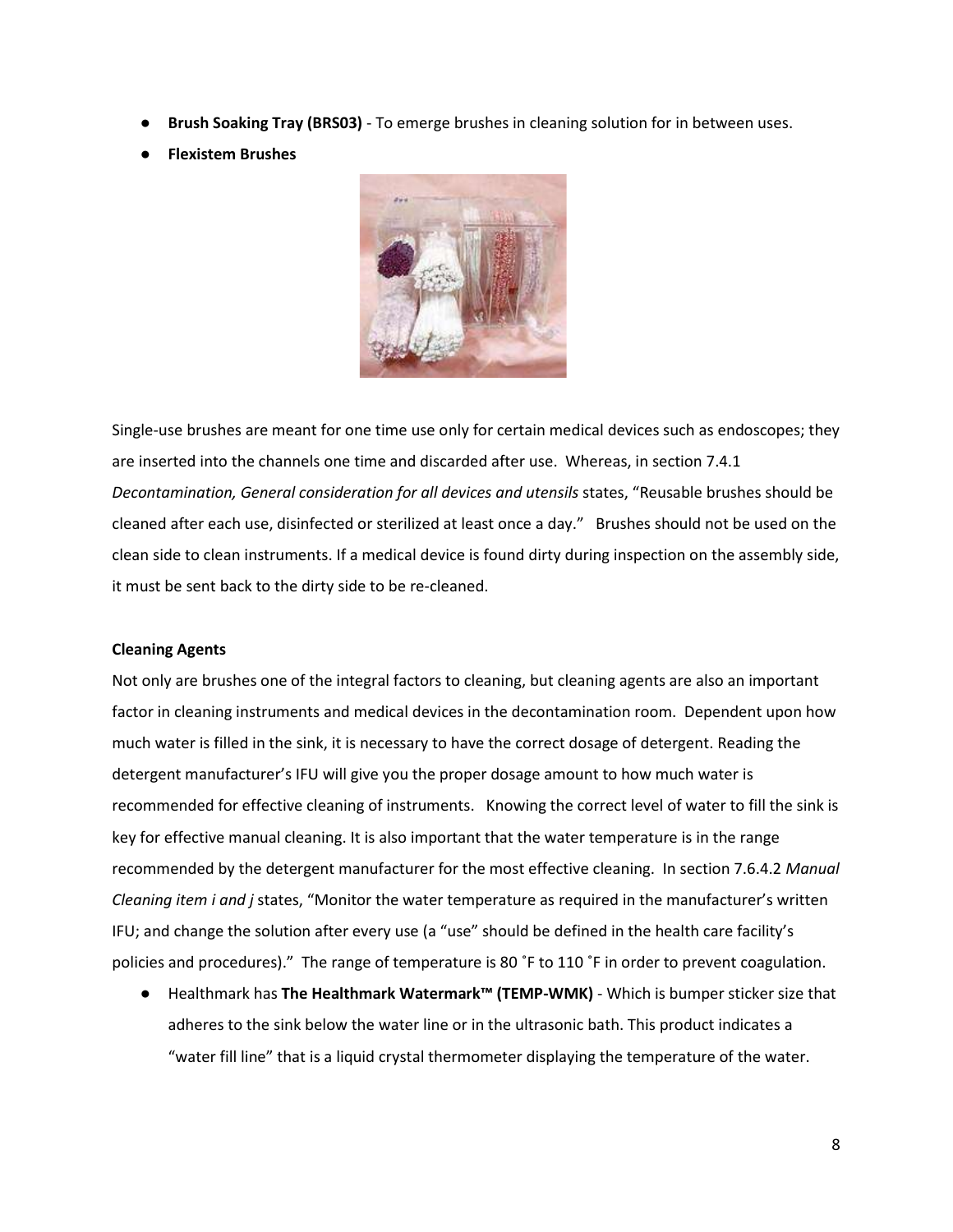

● Healthmark also offers the **TEMPACHEK-LC2 (TEMPACHEK-LC2)** - Which adheres to the side of the sink below the water line that is a crystal liquid thermometer with real time temperature displaying the current temperature of the water providing feedback when compared to the temperature recommended by the detergent manufacturer.



 **● TEMP-DL-(TCDL2)-** TempaChek™-DL data logger is the first affordable device that is capable of independently capturing, logging, and recording the complete temperature profile of an Automated Instrument Washer, including thermal disinfection. The TempaChek™-DL is easy to use.



Facilities that have an automatic doser or automatic chemical delivery system should refer to section 7.6.3 *Cleaning agents* where it states, "the automated doser should be routinely verified or calibrated." It is recommended to read the medical device manufacturer's IFU and the instrument manufacturer's IFU to identify which detergent is correct for cleaning that device, so it is not damaged in the cleaning process.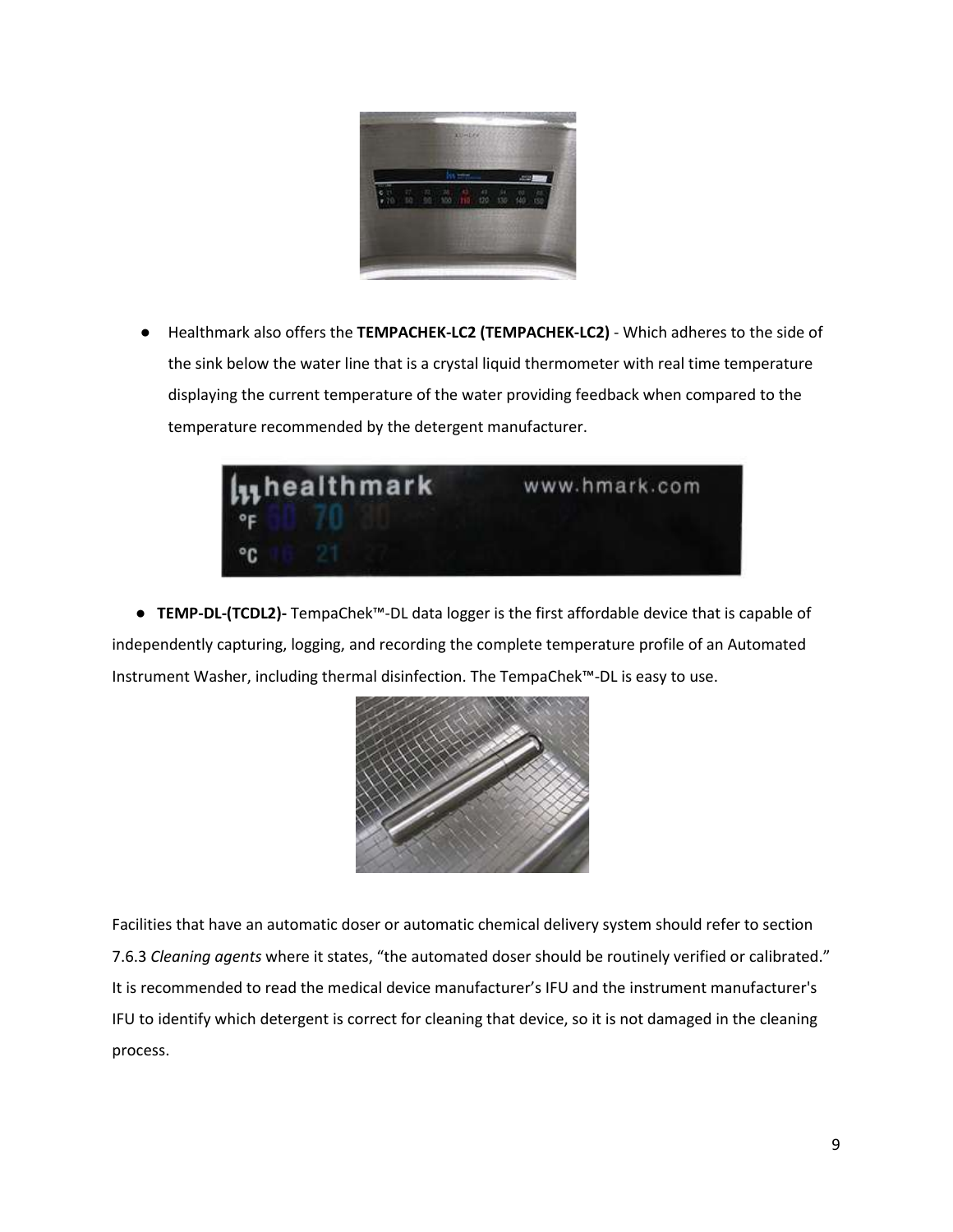#### **Cleaning and Mechanical Washing**

It is necessary to use non-linting cloths and cellulose sponges when cleaning and drying medical devices that require drying without lint left on the device and will not scratch before sending back to the clean side. Change out the wipes frequently to avoid any potential contamination from previous devices.

● **Healthmark's Non-Linting Wipes (NLW001, NLW002, NLW003)** - Are for immediate use after surgical equipment has been used, and prior to automated or manual disinfection to ensure items or dry.



When loading, heavy instruments should be placed in the tray in a way so that they do not damage delicate instruments during the cleaning process. After manual cleaning is completed, the ultrasonic may be used (check the manufacturer's IFU) as the step prior to loading onto the washer rack for mechanical washing. Before using the ultrasonic, the ultrasonic should be ran on a degassing cycle before first use to ensure proper cavitation and use clean water throughout employee's shift. Section 7.6.4.5 and 13.2 *Cleaning verification of Mechanical processes* is now **daily** and should be documented. Section 7.6.4.4.1 *Ultrasonic cleaning equipment* states, "Ultrasonic cleaning equipment designed for cleaning medical devices is used for fine cleaning to remove soil from joints, crevices, lumens, and other areas that are difficult to clean by other methods". Item d also states, "performed with fresh cleaning solution; solution should be changed after each use (a "use" should be defined in the health care facility's policies and procedures)." This allows cavitation to remove the blood from instruments box locks and other hard to reach crevices, and flush lumens when connected to the flush ports on the ultrasonic. To maintain proper use of the ultrasonic, daily testing should be done and after major repairs to "Test for the presence of cavitation energy - the cleaning power - of your ultrasonic cleaner."<sup>11</sup> Healthmark offer:

● **SonoCheck™ (TI108)** - Which tests the presence of cavitation with a simple to interpret color change to indicate the ultrasonic unit is running correctly. If there is insufficient energy, overloading, or incorrect water level the SonoCheck™ will not achieve the proper color change.

10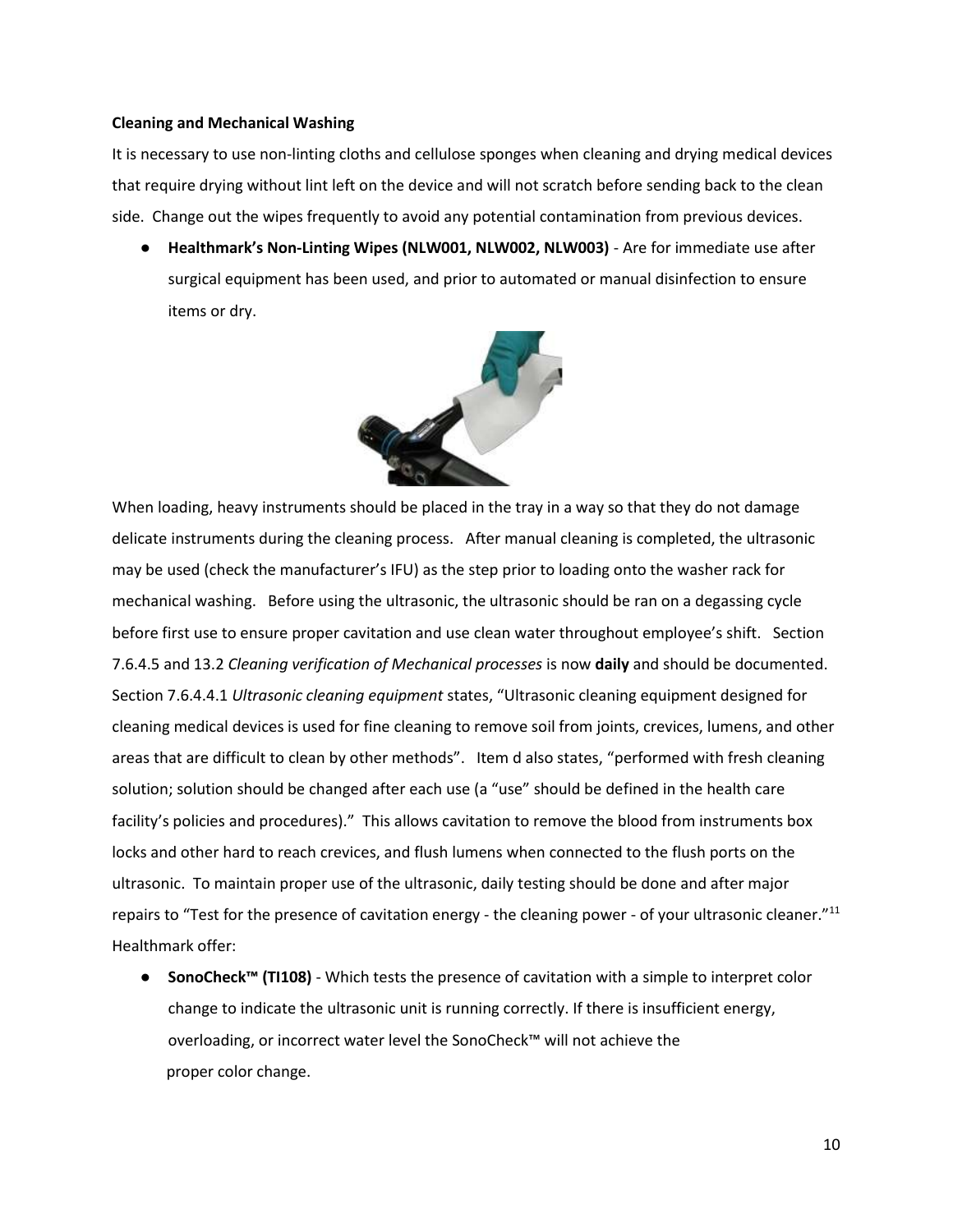

● **SonoCheck™ Hook- (TI108-HK)-** The hook securely holds down the SonoCheck™ vial to the basket during the ultrasonic cycle.



A record log should be kept after every test is completed for future reference. In section 7.6.4.4.2 *Loading*, "When loading an ultrasonic cleaning equipment, place devices in perforated baskets; place devices in an open position; place heavy items on the bottom; remove rubber or silicone mats in the sonic." Lumens should be connected to flush ports to allow the water to be pushed through the lumens. Once the sonic is complete, disconnect lumens and rinse items if the sonic does not have a rinse cycle.

● Testing the mechanical washer daily before the first load of the day will ensure spray arms are functioning properly. **The LumCheck™ Test by Healthmark (WLC-101, WLC-102)-** This is designed as an independent check on the cleaning performance of pulse-flow lumen washers. The stainless-steel plate has blood soil on the test coupon and after washing if the coupon is visually clean, the test indicates the ultrasonic is working properly.

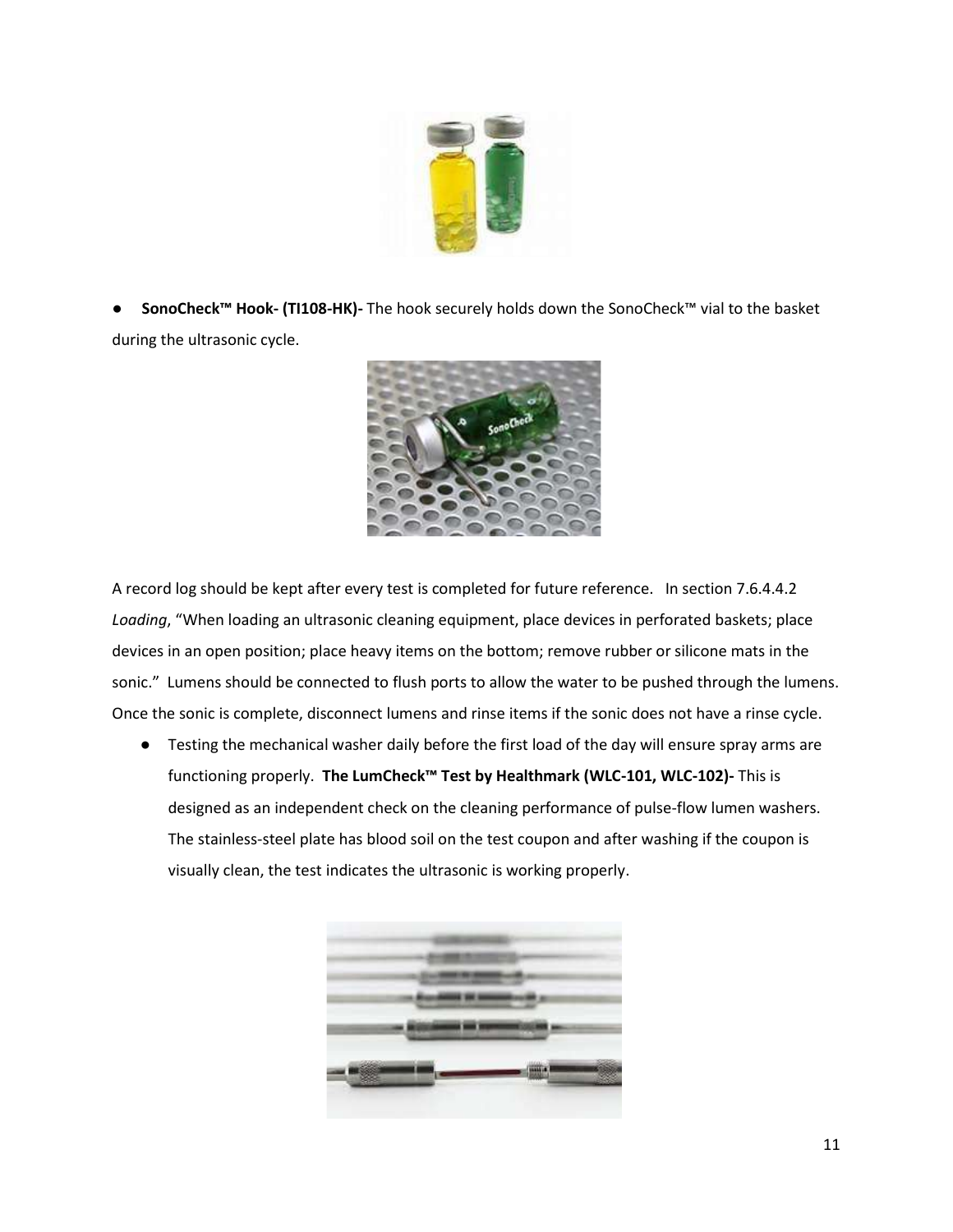● Mechanical washers can be tested with the **TOSI™ Instrument Washer Test by Healthmark (WT101, WT-111) -** This test will show if there is any blood soil left behind on the test coupon after washing cycle is complete, with the stainless-steel test coupon simulating a soiled instrument.





Routine testing of the washer enhances the ability of visually inspecting instruments. Results should be recorded for reference after the test is completed. When placing instrument sets onto the washer racks prior to putting into the mechanical washer, it is necessary to have all the presoak chemicals washed and rinsed off. Place hinged instruments on a stringer to allow full capability of cleaning in crevices. Load heavy instrument sets on the bottom of the washer rack and more delicate on the top racks. Loose and delicate instruments should be held down with hold down screens, so they do not fly around and become damaged during the wash cycle and so that the water can drain out. Loaned sets and instrument sets with multi levels should be separated on the washer rack to ensure that all sections have contact with the washer detergent and then reassembled after cycle is finished. As the sets are loaded onto the washer rack, avoid obstructing the spray arms by spinning the arms to check for full range of motion. Also check the spray arm holes for debris; if there is, remove debris to allow full water penetration through the holes. Before sending the cart through the washer, check for debris in the drain filter in the washer (this should be done daily and before every shift starts). Remove the filter and discard contents to allow proper drainage during the wash and rinse cycle. Any debris left in the filter can cause it fly up during the cycle and can potentially end up on the instruments during the wash, also causing the water to not drain out properly.

### **Medical Cart Washer**

The medical cart washer is referenced in ANSI/AAMI ST79 as a piece of cleaning equipment. Cart washers are designed to clean and provide low- to intermediate-level thermal disinfection of such items as stainless-steel case carts, wire supply carts, tote bins, basins, and rigid sterilization containers. Some cart washers are validated to wash and disinfect surgical instruments. If the cart washer has an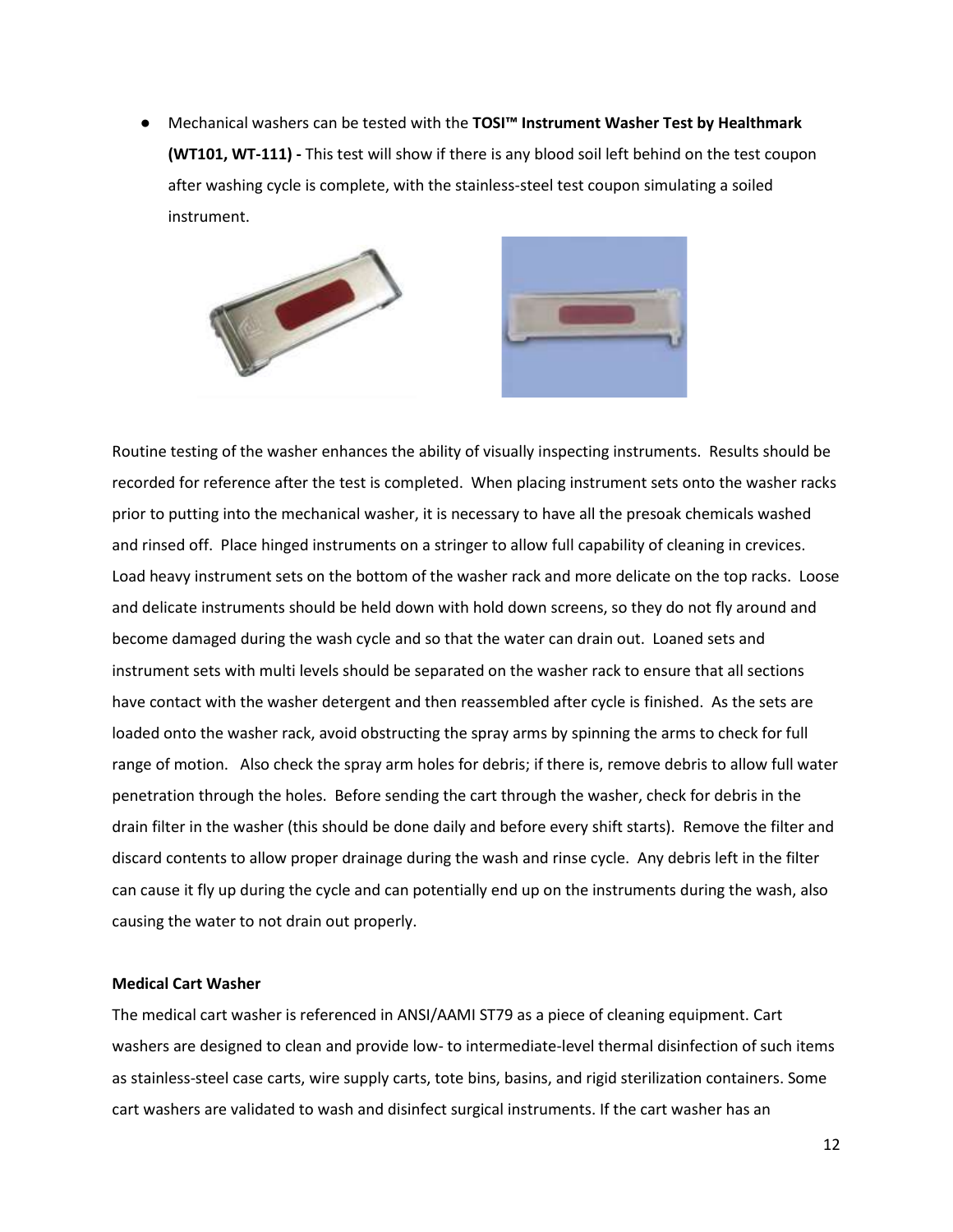instrument cycle, the washer should be tested at least weekly, preferably daily, on the instrument cycle program. The manufacturer's IFU should be followed for processing the medical devices that can be cleaned with that specific model/type of cart washer. In section 7.6.4.3.3 on Mechanical cleaning and disinfection equipment the cart washer is included thus, in section 13.2 *Monitoring of mechanical cleaning equipment*, a cart washer is included and thus as a mechanical cleaning equipment should be tested upon installation, each day that it is used, and after major repairs. The Cart Wash Check™ (CW-101) is a product that can be used to verify that the cart washer if performing properly for the noninstrument cycles. For instrument cycles, the T.O.S.I.™ would be used to meet the requirements found in ST79.

## **Cart Wash Check™ (CW-101)**

- Challenge the mechanical efficiency of the cart washer.
- Easily adhered to any metal surface.
- Place test furthest from the washer jets or in areas where you suspect coverage is most difficult.
- Will change color only if moistened by water.
- The test also reports a minimum temperature level reached, 120°F.



# Cart Wash Test Results...

#### **Stringers**

The use of stringers to keep instruments open during the cleaning and sterilization process is supported in ANSI/AAMI ST79. Support can be found in sections 6.3.4, 7.4.1, 7.6.4.3.4, informing staff to open all hinged surgical instruments with handles, such as scissors, hemostats, and forceps, to full extension unless contraindicated by the manufacturers' written IFU for the decontamination process whether being cleaned in a medical automatic washer or sonic cleaner. Instruments that are to be sterilized should be in the open position; ratcheted instruments should be unlatched using devices such as racks,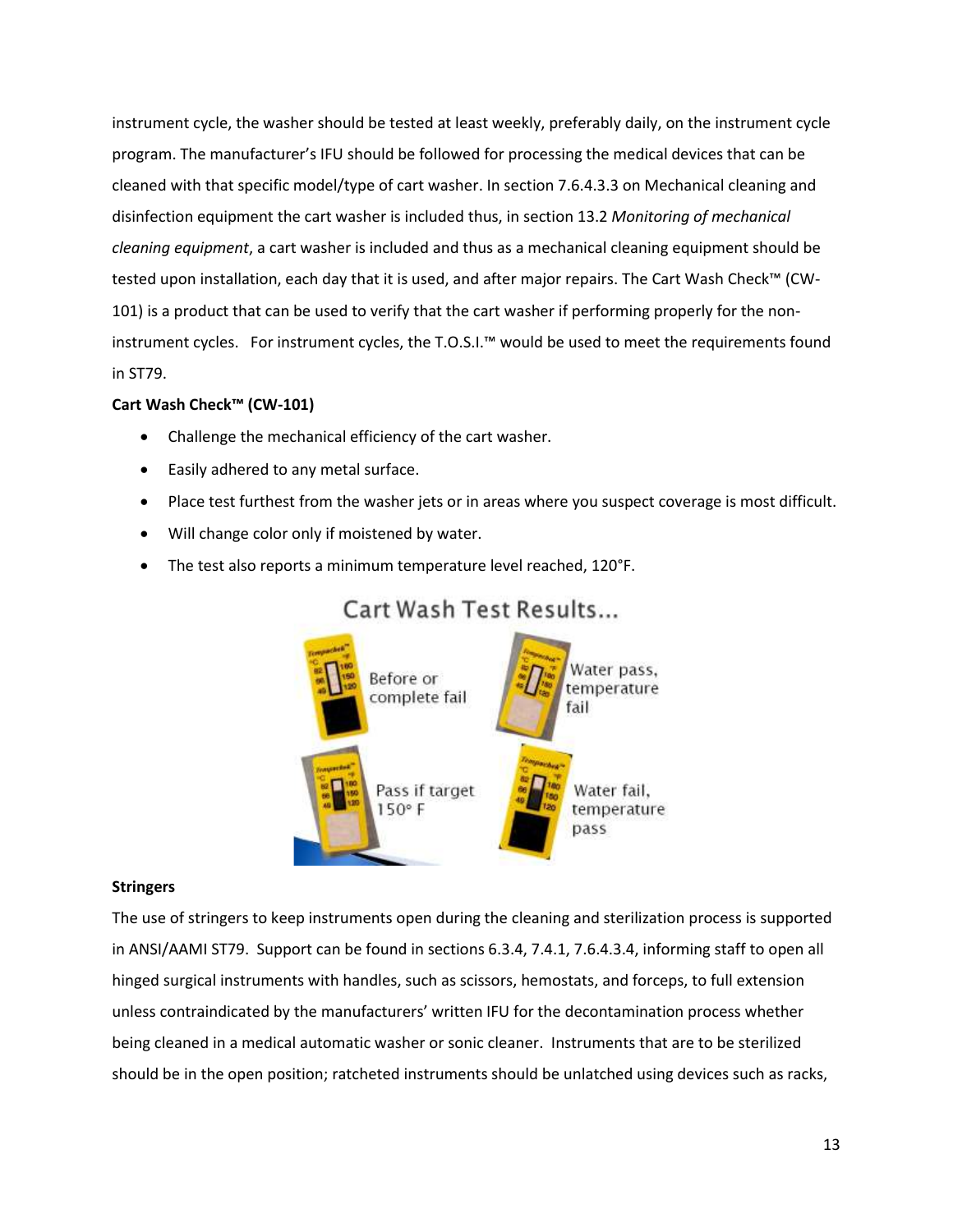pins, stringers, or other specifically designed devices to keep instruments open in the unlatched position during the sterilization process to allow effective contact of the sterilant on the medical device. Healthmark has many different stringers for both the cleaning and sterilization of medical devices that must be kept open. Some of them are:

**Clamps & Spreaders (20411, 20408, 20406, 20412, and 20407) -** are used to keep surgical instruments in an open position while being cleaned.

Clamps ensure that joints of jaws of the bone forceps remain open.

- Spreaders are for instruments with ring handles that cannot be dismantled.
- They can be cleaned more efficiently in the washer-disinfector or sonic cleaner.
- The jaws remain open during the cleaning process, thus assuring thorough cleaning.<sup>15</sup>



**Adjustable Stringers (AJS 8, AJS 13, AJS 17)** – "Stringers used in the preparation of instruments for sterilization are usually are 2" - 3" in width. Stringers for use in decontam are typically 5" - 6" in width to maximize the openness of the instruments to the spray action of the washer. This has created the need for double inventory of stringers - until now. The adjustable Stringers (AJS 8, AJS 13, AJS 17) adjusts to all sizes of instruments for more effective cleaning of hard-to-reach areas containing bioburden and can also be adjusted to the optimal width for placement of instruments inside a tray." Available in 3 lengths: 8", 13" and 17".

#### **Assembly**

When unloading the washer after sets have cooled down and are ready for reassembly, visually check for debris in the baskets and on the instruments. Using lighted magnification to visually enhance the unaided eye will help detect residue on instruments. Section 7.6.4.5 *Verification of the cleaning process* states, "Inspection using enhanced visualization tools such as light magnification and video borescopes might identify residues not observable by the unaided eye"; "the use of methods that are able to measure or detect organic residues that are not detectable using visual inspection should be considered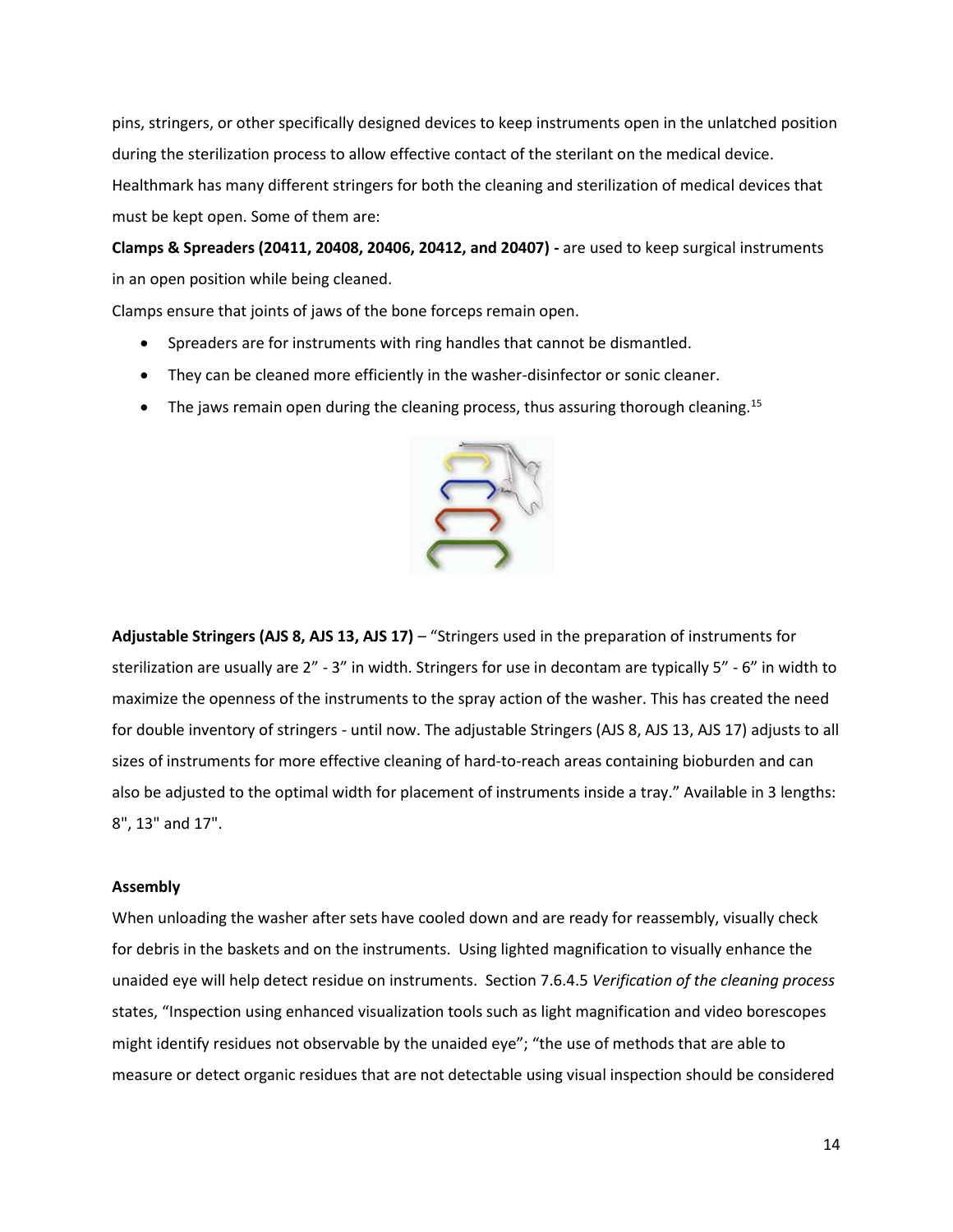in facility cleaning policy and procedures (see Annex D for available methods)." With different devices for lighted magnification, Healthmark has several optical inspection devices to choose from including:

• **Interchangeable Magnifier (MAG-225, MAG-LENS, MAG—L5D, MAG-L8D, MAG-L12D, MAG-15D)** 



● **Table-Top Lighted Magnifiers (26501-DSG, 26505-SIV, 82400-4 BL, 42400-4 RD)**







● **Led 4x Magnifier (MAG-002)**



● **Loupe Set with Smartphone Adapter (LUP-004)-** Rest comfortably in the eye socket, the eye loupes can be used manually by hand or with a phone by connecting the eye loupes to the smartphone and attaching to the phone.

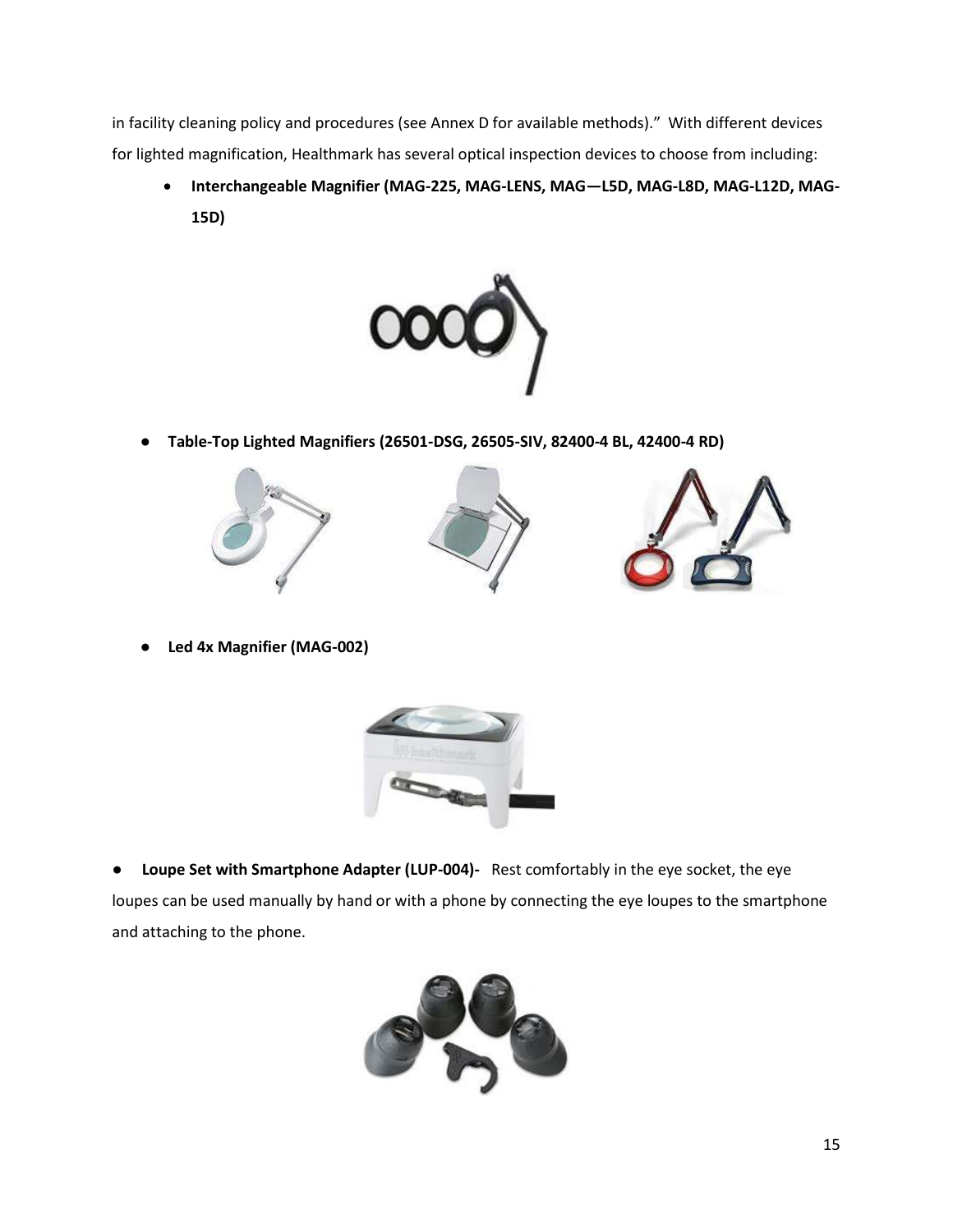● **USB Microscope (MICR007)-** Delivering improved image quality, and feature which enhance the ability to closely inspect surgical instruments.



● **EndoPro Cam- (EPRO-001SK, EPRO-001, EPRO-CPL28, USAF-1951, EPRO-EPS, EPRO-LS,** 

**EPRO-BATT)-** Designed for evaluating the condition of rigid endoscopes to check if the device is damaged.



**● Flexible Inspection Scope- (FIS-006)-** Designed to inspect internal channels of 1.3mm in diameter or larger, the FIS-006SK is the ideal tool to visually inspect potentially soiled or damaged items.



 ● **Flexible Inspection Scope- (FIS-007U)-** Has modular design with interchangeable flexible inspection scope attachments available in diameters of 1.06mm and 1.9mm.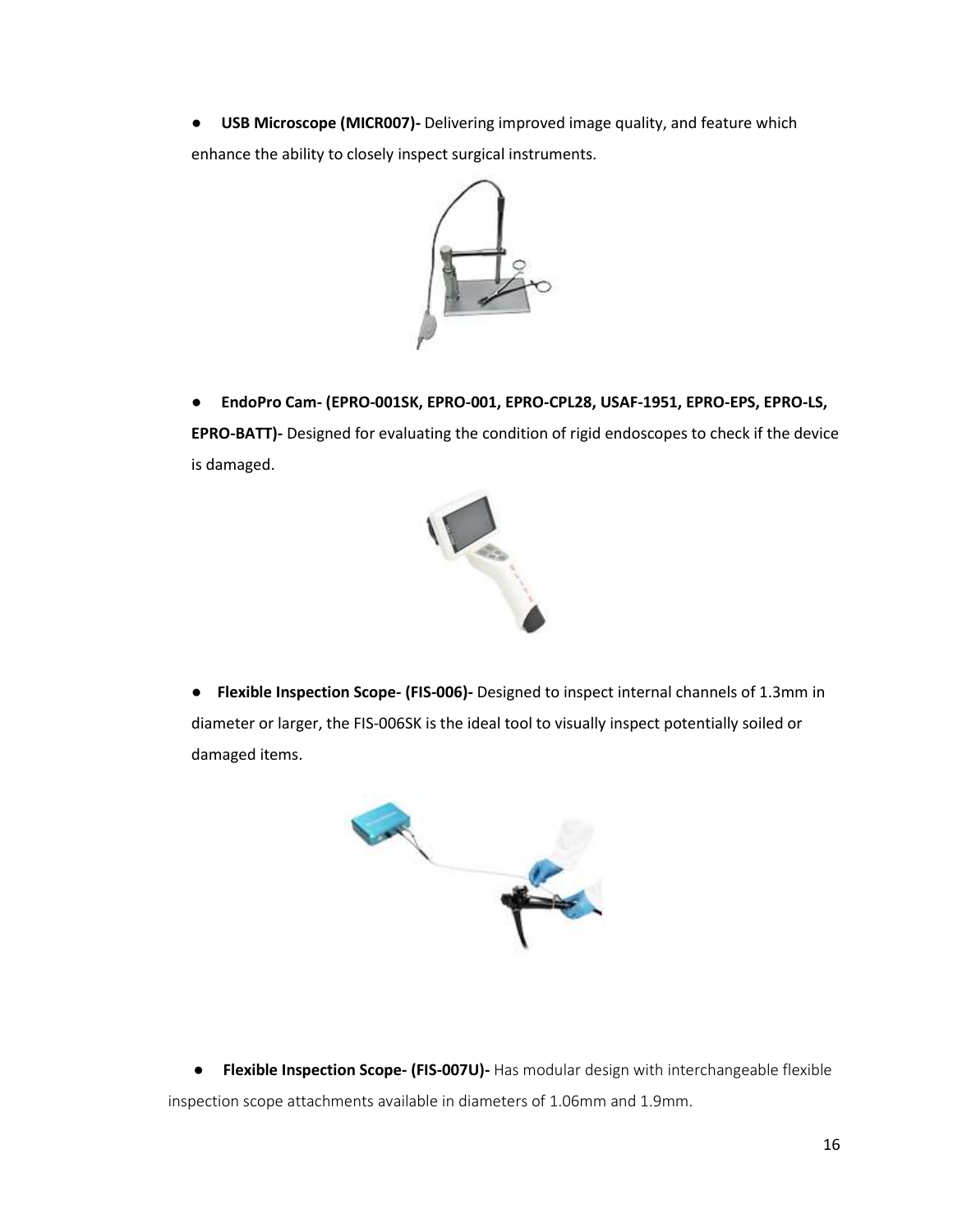

Insulated instruments with electric current and cords need to be checked for integrity. Visual inspection should be done to check the surface for nick's, cracks, pinholes, or tears that comprise the integrity and continuity of the instrument or cord. ANSI/AAMI ST792017 Amendment A.2:2020 Section 8.2 states "Enhanced inspection with magnification, borescope or other inspection methods to verify cleanliness and integrity may be use." Section 8.2.1 also states "Instruments should be organized and protected from damage. Instrumentation intended for use with electric current should be tested for integrity each time it is processed in accordance with the instrument manufacturer's written IFU for inspection. The insulation should be checked at appropriate inspection points for the instrument. Cables/cords also need to be inspected and checked for integrity and continuity. When damage is noted, the device should be removed from service following facility policy and procedure."

With repeated use of the insulated instrument, damage to the surface and internally will cause the integrity to fade and cause patients to be at risk. "Each insulation tester is designed to detect small current leaks. The use of malfunction insulated instrumentation places the patient at risk for significant harm (burns) from electrical current escape. Electrical current escape can go undetected during the surgical procedure if they occur outside the view of the surgical team." Healthmark offers the Cable Continuity Tester to test monopolar and bipolar cords for quality.

> ● **Cylindrical Style Instrument Guards-** Provides instrument protection during sterilization and handling. For use in steam sterilization.



● **Lightweight Poly Double Decker Tray-** The two-level design of this tray holds double the number of instruments in the same amount of space.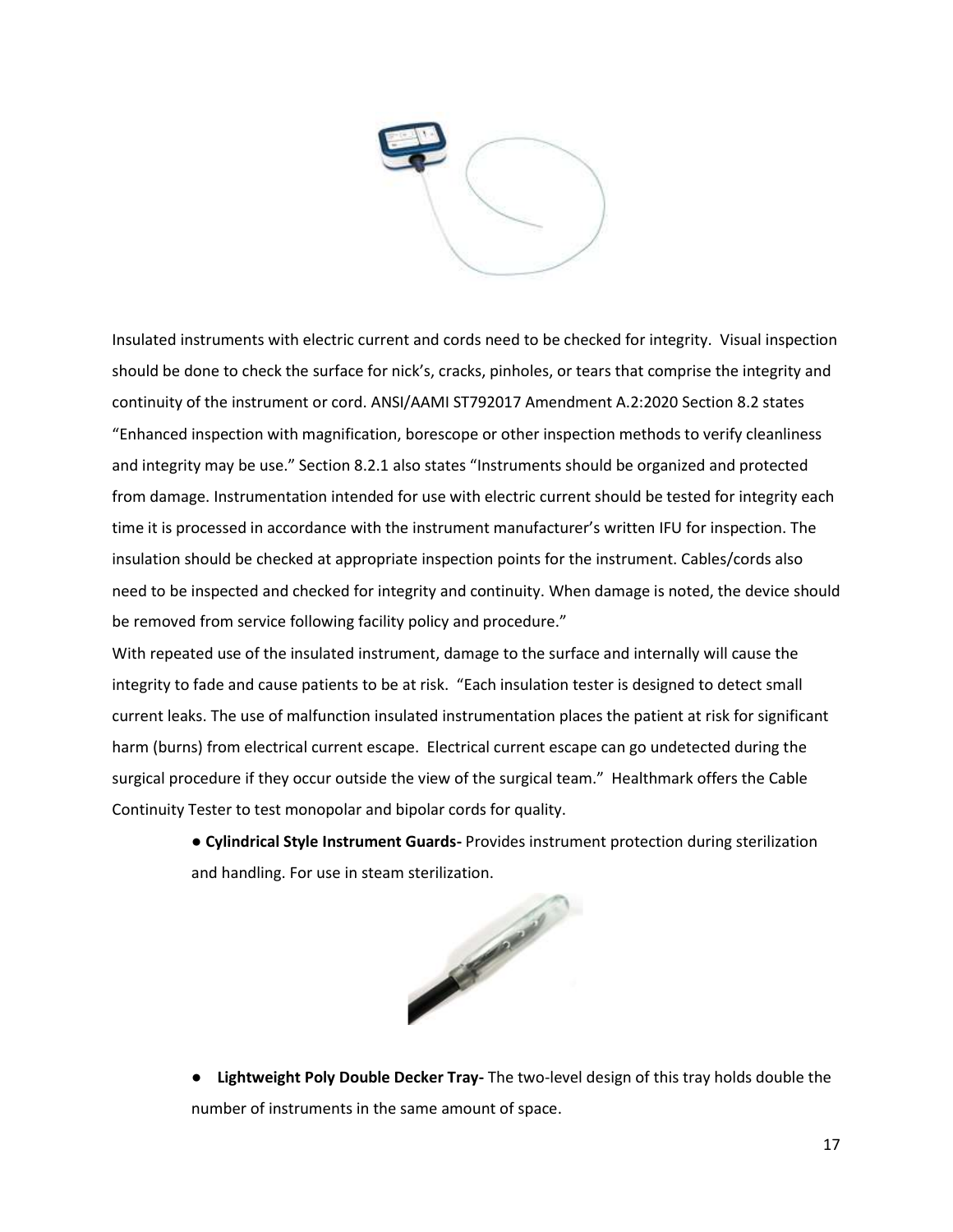

**● Full Size Double Decker Lap Tray-** Combine the Laparoscopic Insert with the graduated Secur-It™ holders (3, 5 & 10 mm slots) to accommodate up to 15 lap instruments.



**● Cable Continuity Tester- (CCT1000)-** Designed to test the quality of monopolar and bipolar cords, the Cable Continuity Tester is user-friendly, durable, and encased in plastic.



● **Insulation Tester and Accessories- (MM513-100, MM513-600, MM513-120EU, MMBPT-190, MMBRU-007, MMLSE-0029, MMTRI-0022A, MMSBT-170, MMGWC-005L, MMWIT-200A)** - Designed for electrically testing electrosurgical instruments, the low frequency high voltage Insulation Tester is used to detect and locate defects such as pinholes, cracks and bare spots in the jacket or coating of laparoscopic and bi-polar electrosurgical instruments.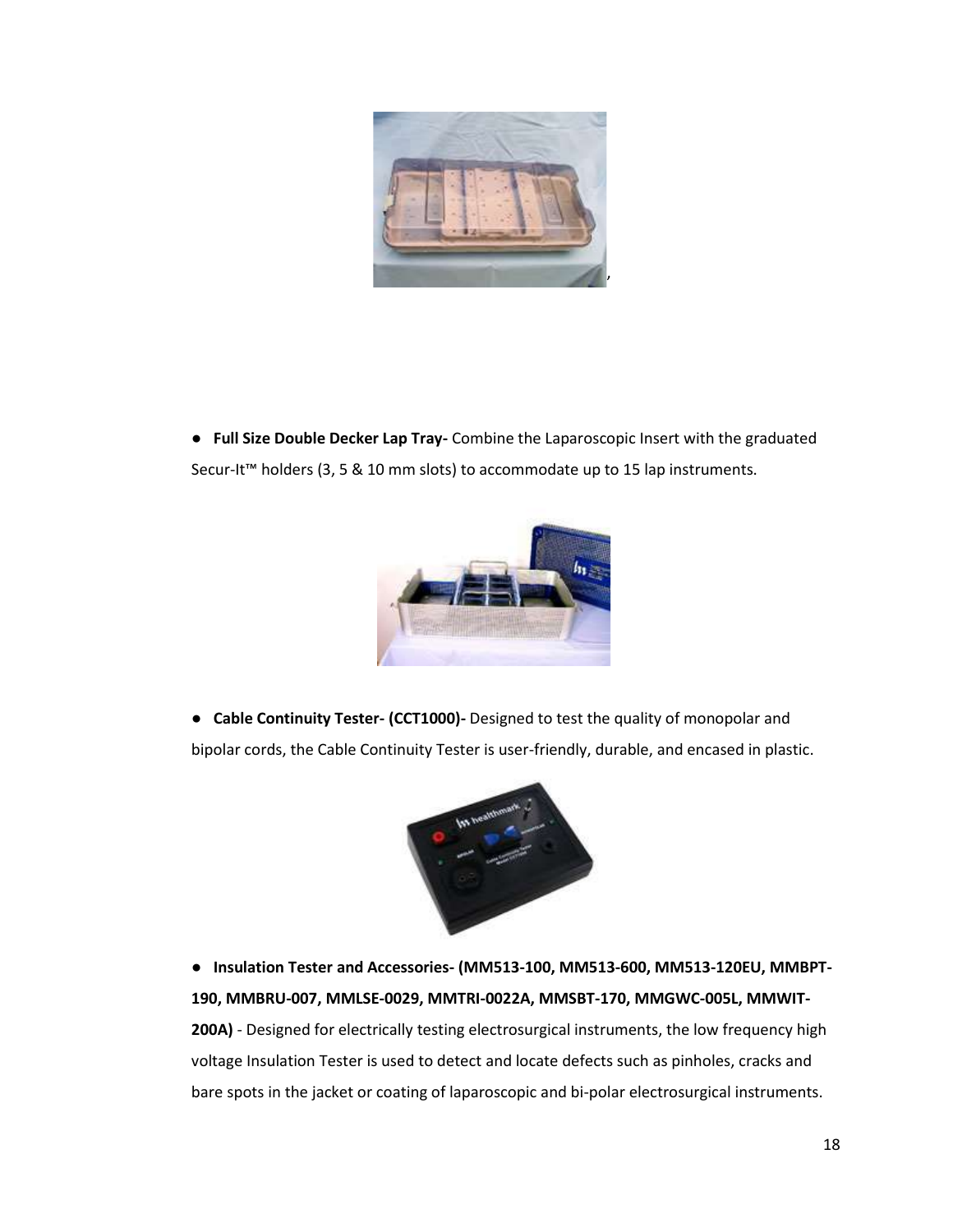





**Insulation Tester MM513-100 Ring and Brush Electrodes-MMLSE-0029 Ground Wire with Alligator Clip**



 **Tri-Hole Electrode- MMTRI-0022A Saddle Block- MMSBT-170 Brush-MMBRU-007** 





● **Wire Tester and Bi-Polar Fixture- (MMWIT-200A, MMBPT-190)-** Used with an HV Reda Lead Wire available for testing wires by locating and identifying defects such as pinholes or cracks in the conductive core.



Packaging low-profile items in paper-plastic pouches are for small individual items that are separate from sets and are considered extras. The pouches should be a size that accommodates the size of the item and the strength to hold it. When sealing the pouches, it is imperative that the seal is smooth without any creases or gaps in the seal so that item(s) to be sterilized is not compromised. Section 9.5.4 *Paper-plastic pouches* states, "Double packaging in paper-plastic should only be performed if the pouch manufacturer has validated the product for the use." The pouch with item inside is inserted into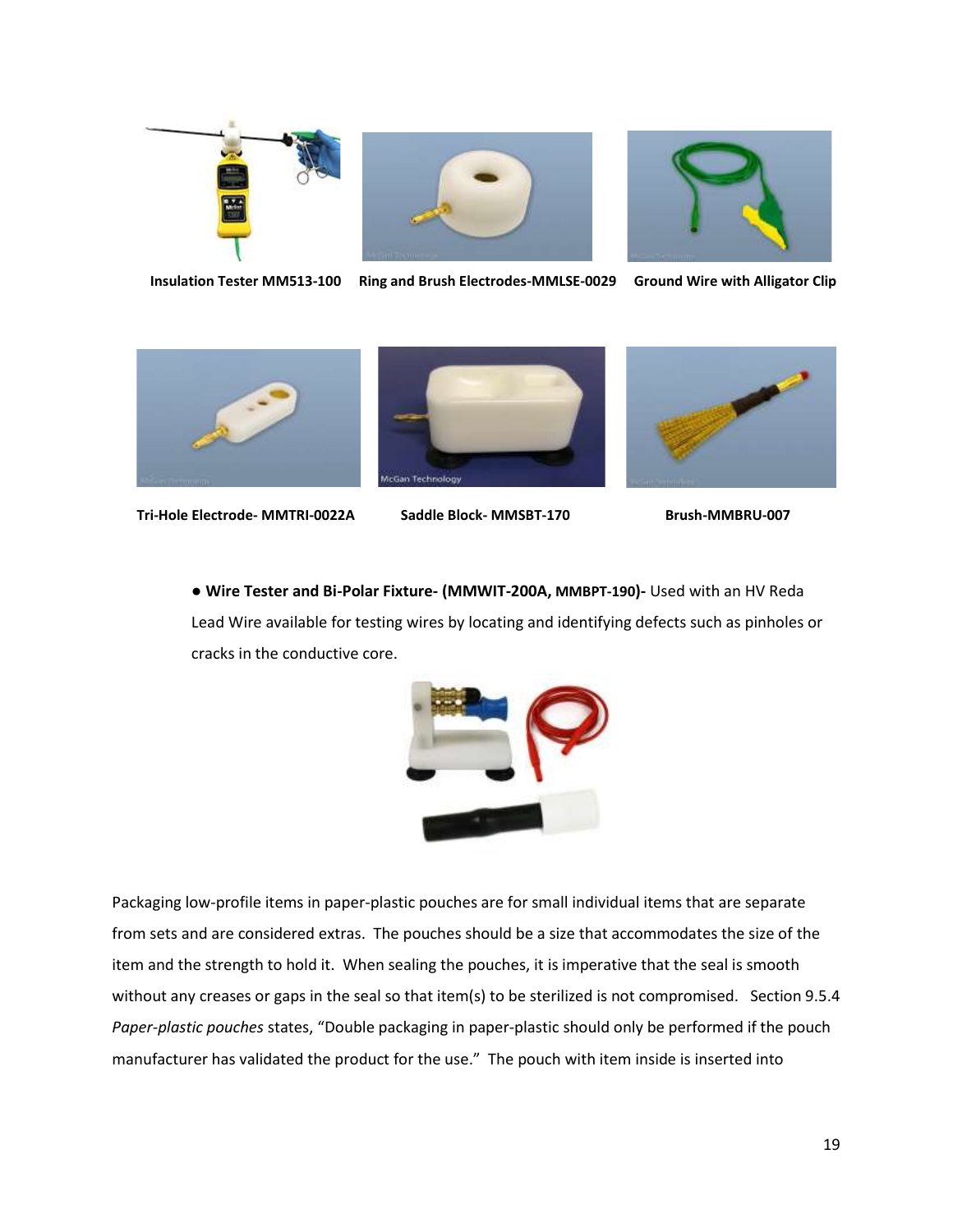another pouch that is bigger in size without having to fold the inner pouch; both pouches are faced plastic to plastic and paper to paper for proper sterilization.

● Healthmark has a variety of pouches and packaging rolls to fit various size items that are heat seal and self-seal, including gusseted pouches and rolls for oversized contents.







Packaging for EtO and other low-temperature sterilization methods are available in heat seal, self-seal and roll packaging.





Assembling instrument trays should be lined with tray liners. Section 8.2 *Instruments* letter I states, "Tray liners designed and intended for sterilization may be used to protect instruments from damage and/or absorb moisture."

● **UnderGuard™ Tray Liners** by Healthmark help fight wet packs. The tray liners absorb the moisture, so condensation does not accumulate during sterilization which can cause the load to have wet packs. This causes the entire load to have new tray liners placed in the sets, rewrapped, and sterilized again. It also provides protection from the bottom of the tray, so the instruments do not become damaged during the handling process from sterilization to sterile storage. It is best to place a protective barrier underneath the tray that is tough in construction and absorbent at the same time to give added protection for heavier sets.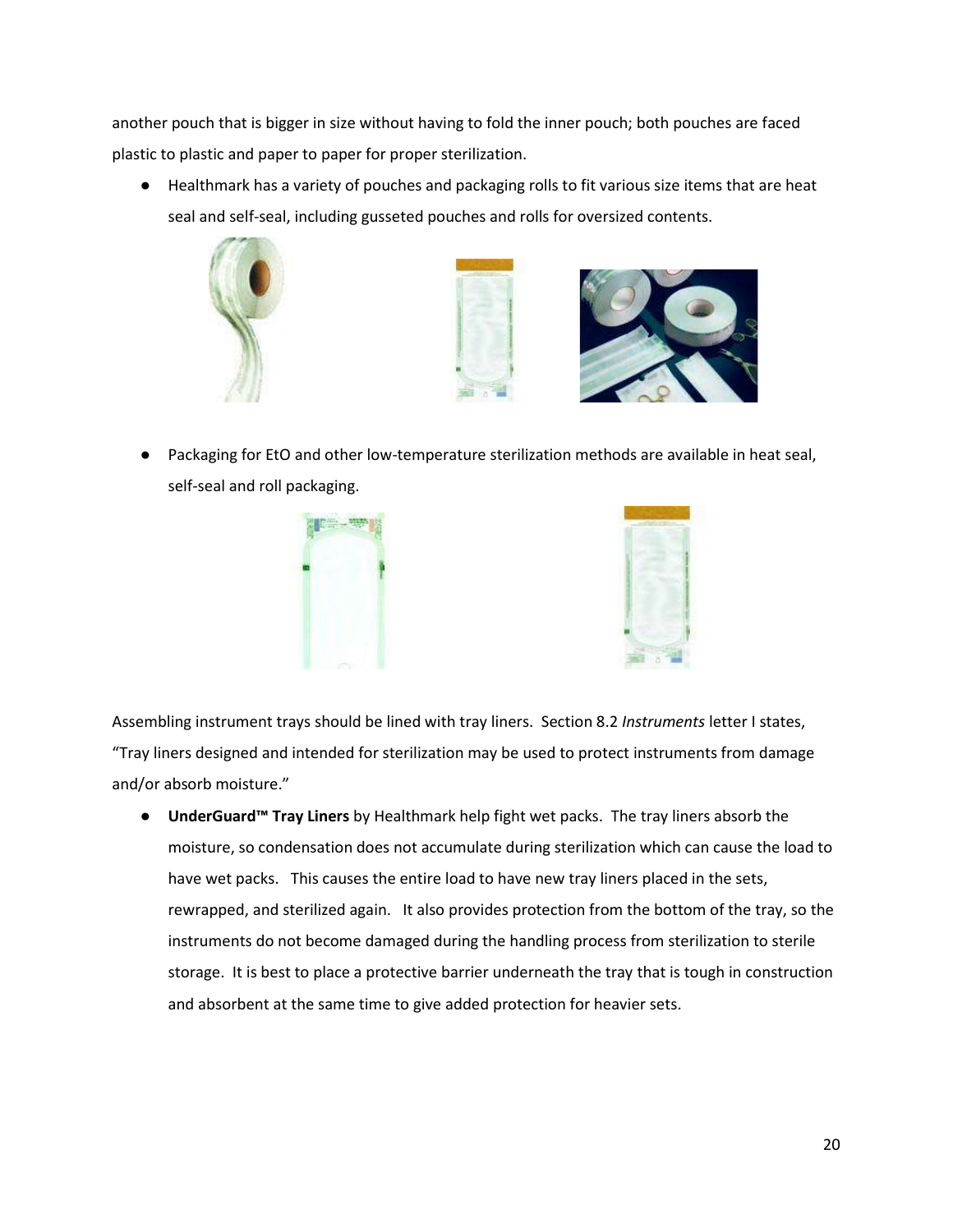

● **The Dual UnderGuard™** from Healthmark is tough, tear resistant and designed for heavier sets for better protection.



After sterilization, cooled items may have dust covers placed over them for sterility assurance. Section 9.7 *Sterility maintenance covers* states, "protective packaging for sterilized items that could be subjected to environmental challenges or multiple handling before use." The dust cover is not meant to be used as a sterile barrier but used to keep dust off and moisture out and keep the integrity of the package intact. This is done after sterilization is complete and after the load has cooled down.

● **The Sterility Assurance Dust Covers** by Healthmark do just that by keeping the integrity of the package while the dust cover is sealed with no perforations.



● Healthmark also offers the **Gorilla Bags™- (GB-001 PP, GB-002 PP, GB-003 PP)-** As another way of providing a protective layer to a wrapped tray. This is not intended to be used as a sterile barrier, but another of layer of added protective from environmental conditions.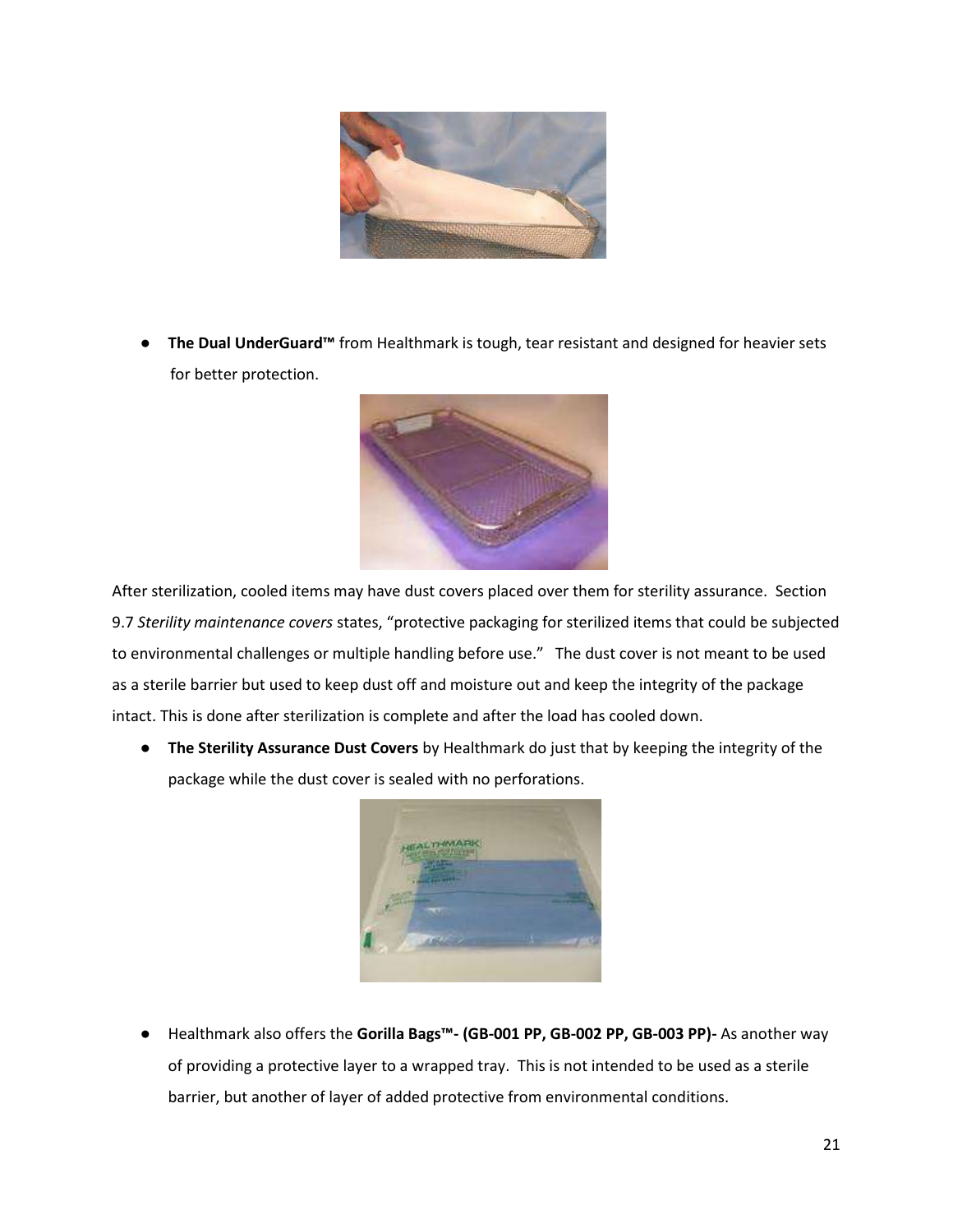

Each set and pouch are required to have an integrator with it for indication that the sterilization process was completed. Place the integrator in the set that will be the most challenging for steam penetration but is easily viewed by the scrub technician opening the container. Trays should be large enough to fit all instruments into it with adequate space between. This will ensure proper sterilization and prevent damage to the instruments.

## **Verification Tests**

Cleaning verification tests help verify if there is any detection of organic residues left behind and Section 7.6.4.5 *Verification of the cleaning process* states, the use of methods that are able to measure or detect organic residues that are not detectable using visual inspection should be considered in a facility cleaning policy and procedures (See Annex D for available methods). "Appropriate testing is based on the type of equipment." Annex D.3 *Cleaning verification tests for user's* states, "verify the functionality of the mechanical equipment (if used) and the cleanliness of specific devices after manual or mechanical cleaning is completed." After visual inspection of more difficult to clean instruments or medical devices, a rapid test should be performed to verify if any bioburden or organic residue is still present. The test is easily performed and provides quick and accurate results without the need to re-clean after test is complete and will not cause damage to the device or lumened items being tested. There are several tests by Healthmark that allow for fast and easy detection of residue.

● **HemoCheck™- (HC-101)** - Checking for blood (hemoglobin)



● **ProChek-II™- (PT-202)** - For detecting protein on instruments or medical devices.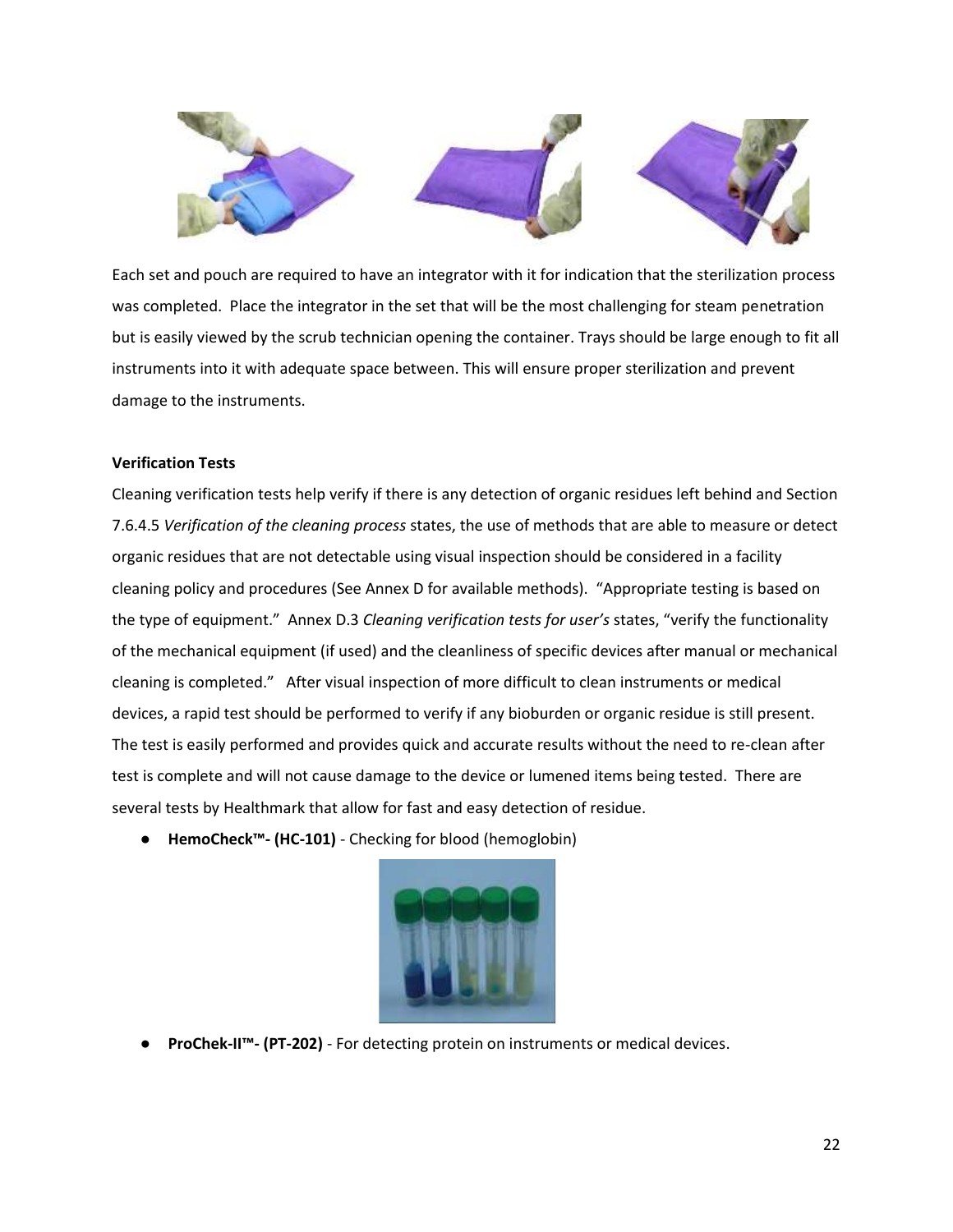

• **EndoDolly™ (110405-SP)-** To hold endoscopes and allow them to hang properly while conducting active drying, quality assurance testing, and transportation procedures.



● **ChannelCheck™(UCC-222)** - For testing of blood, protein, and carbohydrates



When tests come back positive, they should be sent back to be recleaned and retested for negative or positive results.

• **Scope Sleeve (SSLV-003, SSLV-004, SSLV-005)-** Manufactured of material comprised of 80% cellulose and 20% polypropylene, the single-use Scope Sleeves are designed to cover and protect insertion tubes after reprocessing, during transportation and storage.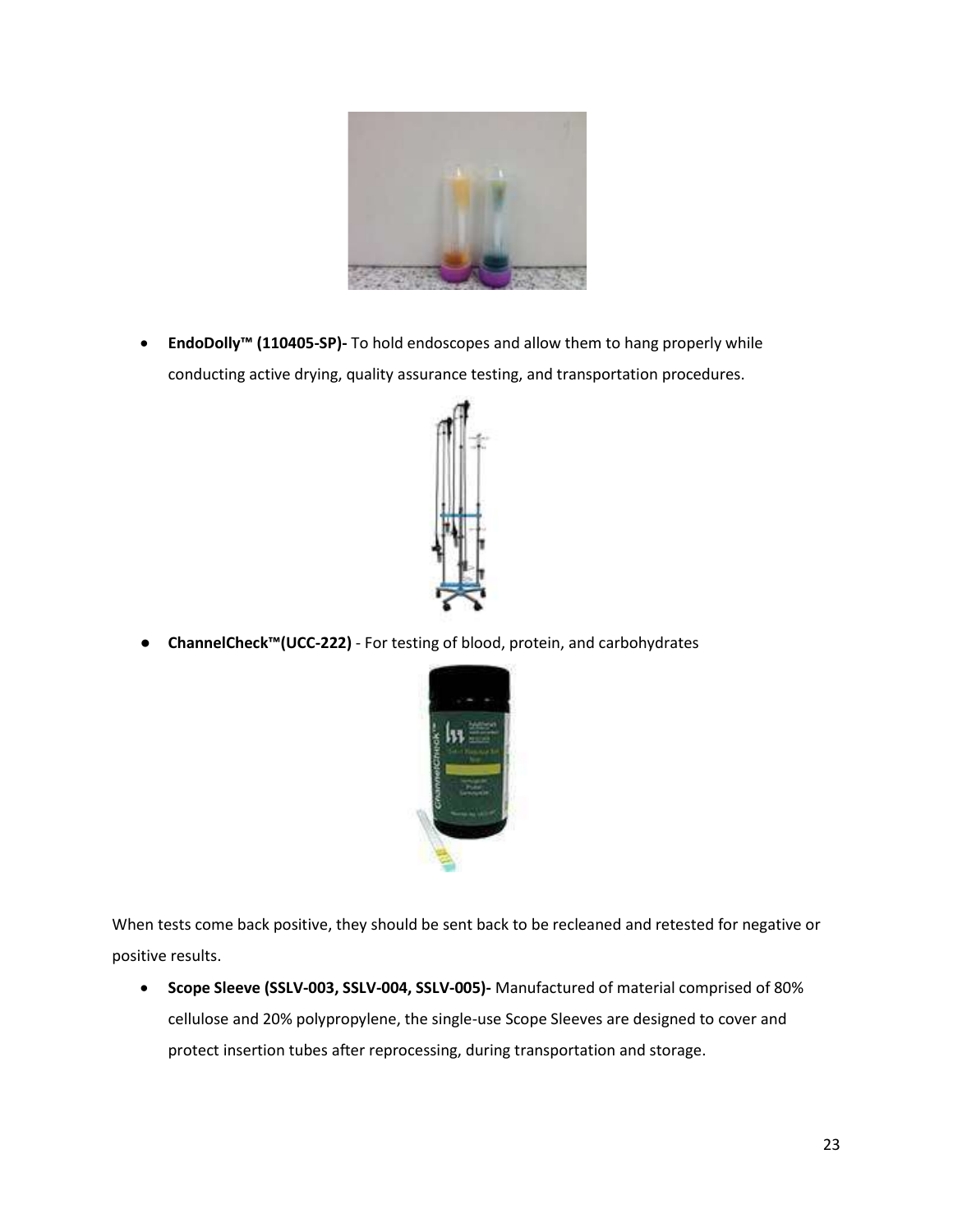

## **Sterilization**

Before the first sterilization load of the day takes place, a Bowie Dick cycle should be performed in an empty chamber as a routine test for dynamic air removal and test for air leaks in the sterilizer. Section 13.4 *Sterilization process monitoring* Table 3: Types and applications for use of sterilization monitoring devices, box no. 3; Application (release of sterilizer, package, load box) states, "This will test for efficacy of air removal and steam penetration." This is also done after a repair to the sterilizer with three consecutive Biological Indicators and three consecutive Bowie Dick test cycles one after the other with the test sheets reviewed after with negative results all three times. From the same lot that the BIs are used to run the test use another BI as the control that has not be exposed. In the ANSI/AAMI Amendment 4 revised Section 13.8.4.3 e "The lot number of both BIs and control should be documented. Upon completion of the incubation period, the test and control results should be read and recorded." Healthmark offers:

● **STERI-PAK disposable Bowie-Dick Test Pack (BD 111)**



● Several types of chemical integrators for steam sterilization and EtO sterilization integrators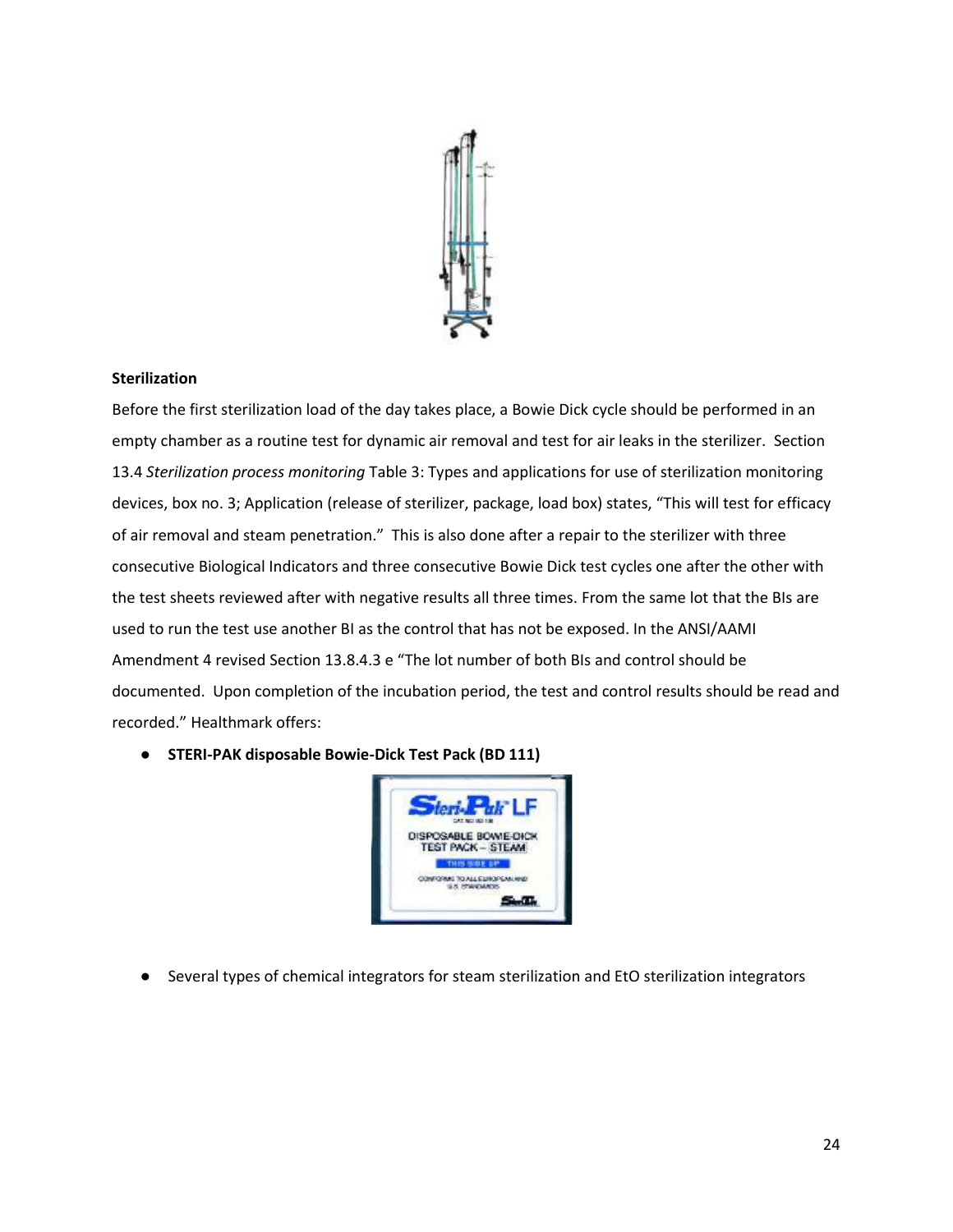



When loading items onto the sterilization cart to be sterilized, items should be placed on the shelf in a manner that fits onto the cart. Place instrument sets flat on loading cart and pouches in a pouch sterilization rack on the edges to eliminate over stacking and provide adequate drying time. Do not overload cart - this can cause wet packs and condensation to the set during sterilization without an appropriate amount of breathable space between sets. The technician that is operating the sterilizer records all information that is being loaded into that specific sterilizer. ANSI/AAMI ST79 Amendment A.4:2020 Section 13.3.3 "For each sterilization cycle, the following should be documented: Load number, sterilizer identification number or code, specific contents of the lot or load, quantity, results of Bowie Dick testing, response of the CI placed in the PCD, inconclusive or nonresponsive CI found later." All items on the loading cart require a sticker with the date, lot number, load number and sterilizer number to identify what items were in sterilizer and when. There should be a label stating what the set or item is with the processor name on it to track in inventory. Annex H.7 *Loading the sterilizer* letter f questions, "Does the manufacturer recommend the use of absorbent sterilizer shelf covers to facilitate drying? Are there shelf liner materials that are contraindicated?", when placing trays and containers onto the load cart. Place a biological indicator pack on the bottom rack of the load cart prior to putting the sterilizer. This is used to ensure the lethality of the sterilization process (whether the spores were killed or not). Set the proper sterilization type and time on the sterilizer according to the items on the load cart.

● **UnderGuard™ for Autoclave Shelves (SOK008SS, SOK009S, SOK010SS)** - by Healthmark, "absorb and rapidly disperse condensate during sterilization". These also help eliminate dripping between shelves.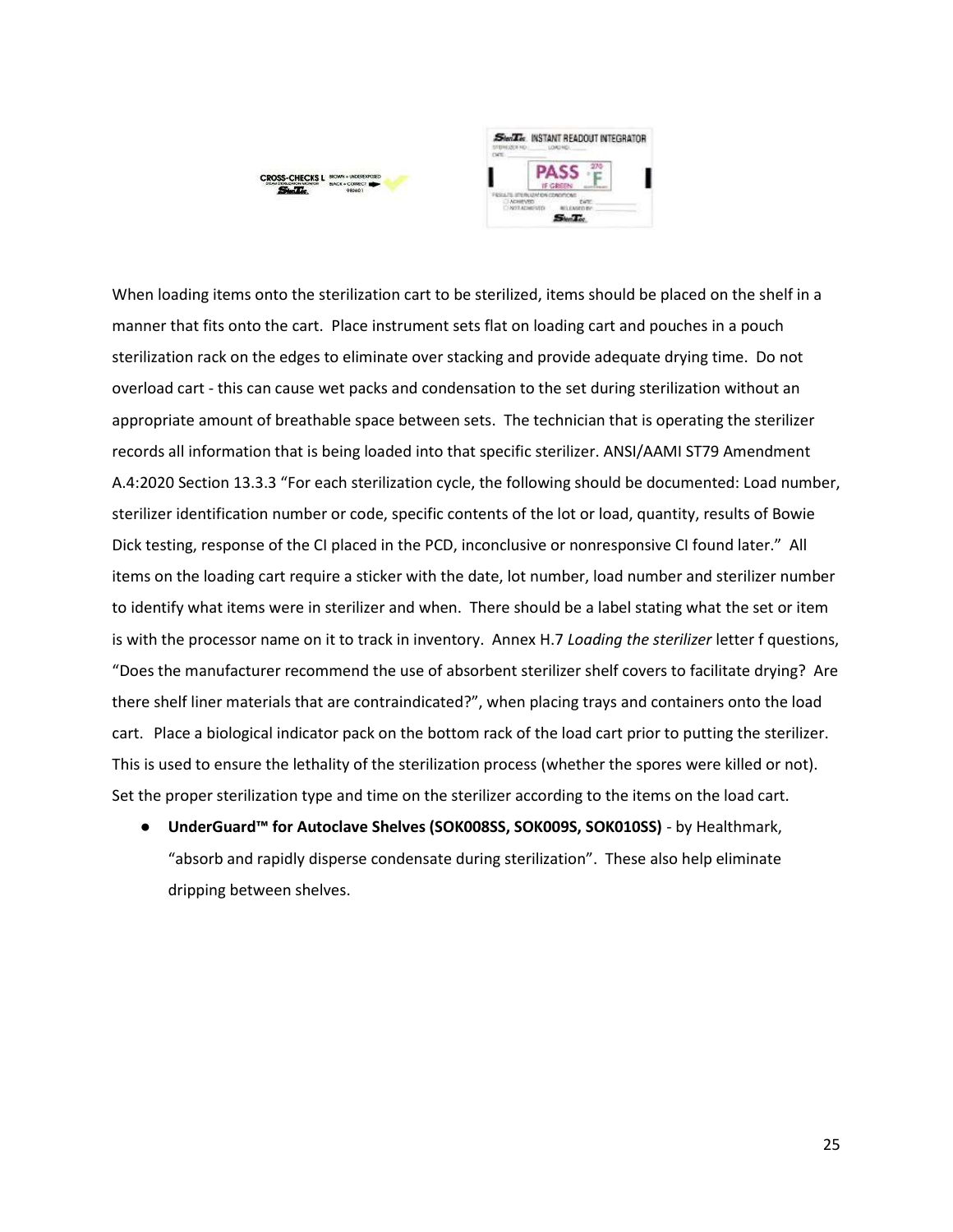

When removing load cart from the sterilizer after sterilization is complete, allow the load to cool to room temperature before touching or removing any pouches or rigid containers from the loading cart. Make sure all parameters have been met and record results. Using heat protecting gloves, move the loading cart to a low traffic area and keep there until cooled. Healthmark offers heat mitts or gloves to protect hands from extreme heat from the loading carts:

● **Insulated gauntlet (75574, 75524, 73224)**



● **Seamless autoclave gloves (JB-2636)**

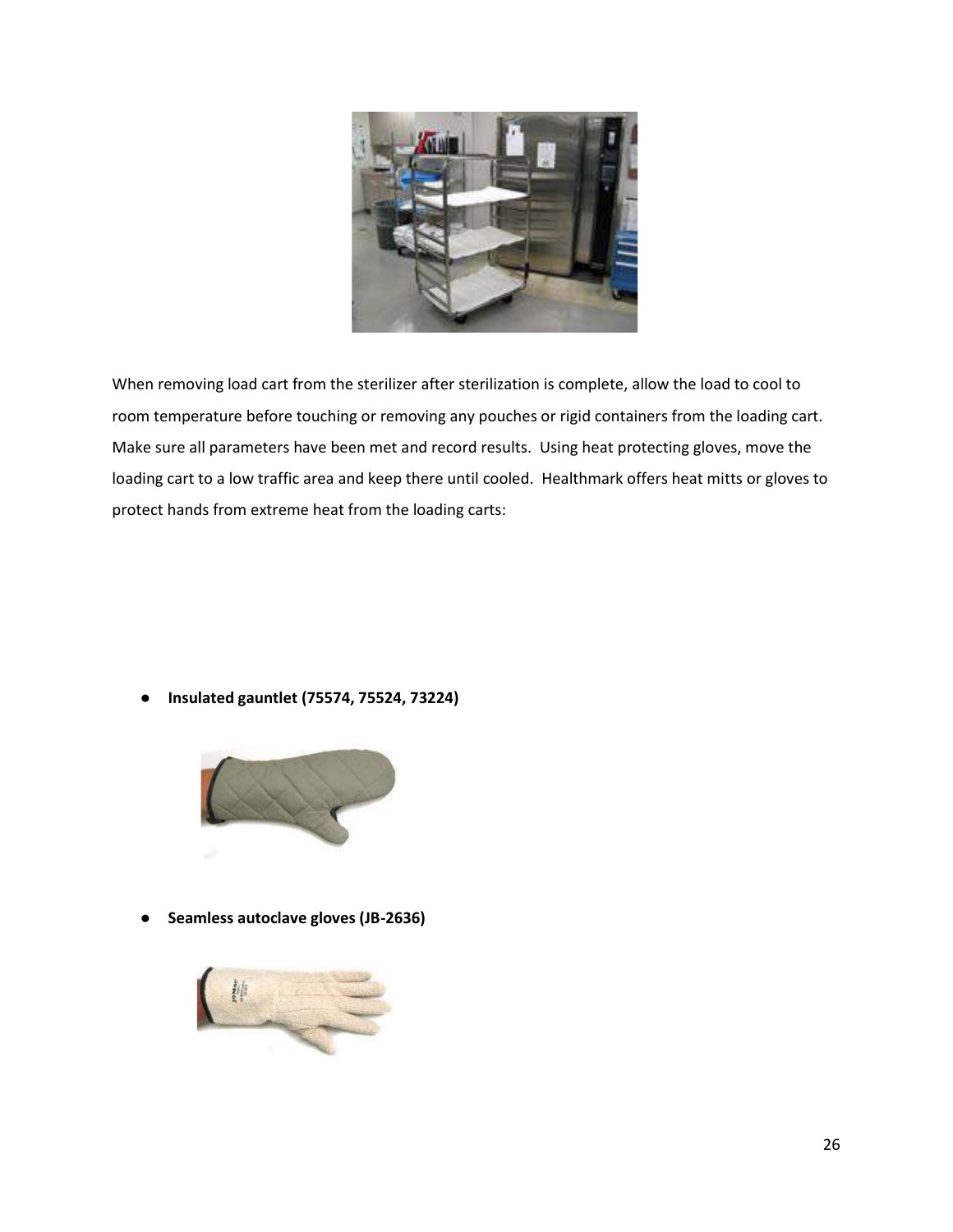● **Shark tooth mitt and heat gloves (SLG-001, 09368)**



● **Terry cloth autoclave gloves (JB-422-5, JB-422-11)** 



To check for readiness, locate the temperature indicator device on the cart (if available) to be sure it is safe to touch. Begin unloading the items to be moved to sterile storage for future use.

● **The Safe-to-Touch Indicator: Hot Spot sticker by Healthmark (HS-101)** - That is placed on the loading cart indicates when the cart is hot to touch and when it is cooled to touch.



After the load has cooled, inspect the items for damage before removing from the loading cart. Section 10.4 *Handling and inspection after unloading the sterilizer* letter A states, "they should be inspected for the following: damage (e.g., holes, staining, tears, non-intact seals, missing security locks), package identification; external indicator visual change; and moisture."

Sterilized items should be stored in the required storage area, according to Annex H.11 *Sterile storage* letter c, "Will existing storage shelving and space in all areas of use or handling accommodate the container systems?". The First-In First Out (FIFO) method of practice is done in a left to right fashion when retrieving inventory from the storage area shelves. Wrapped instruments should be placed side